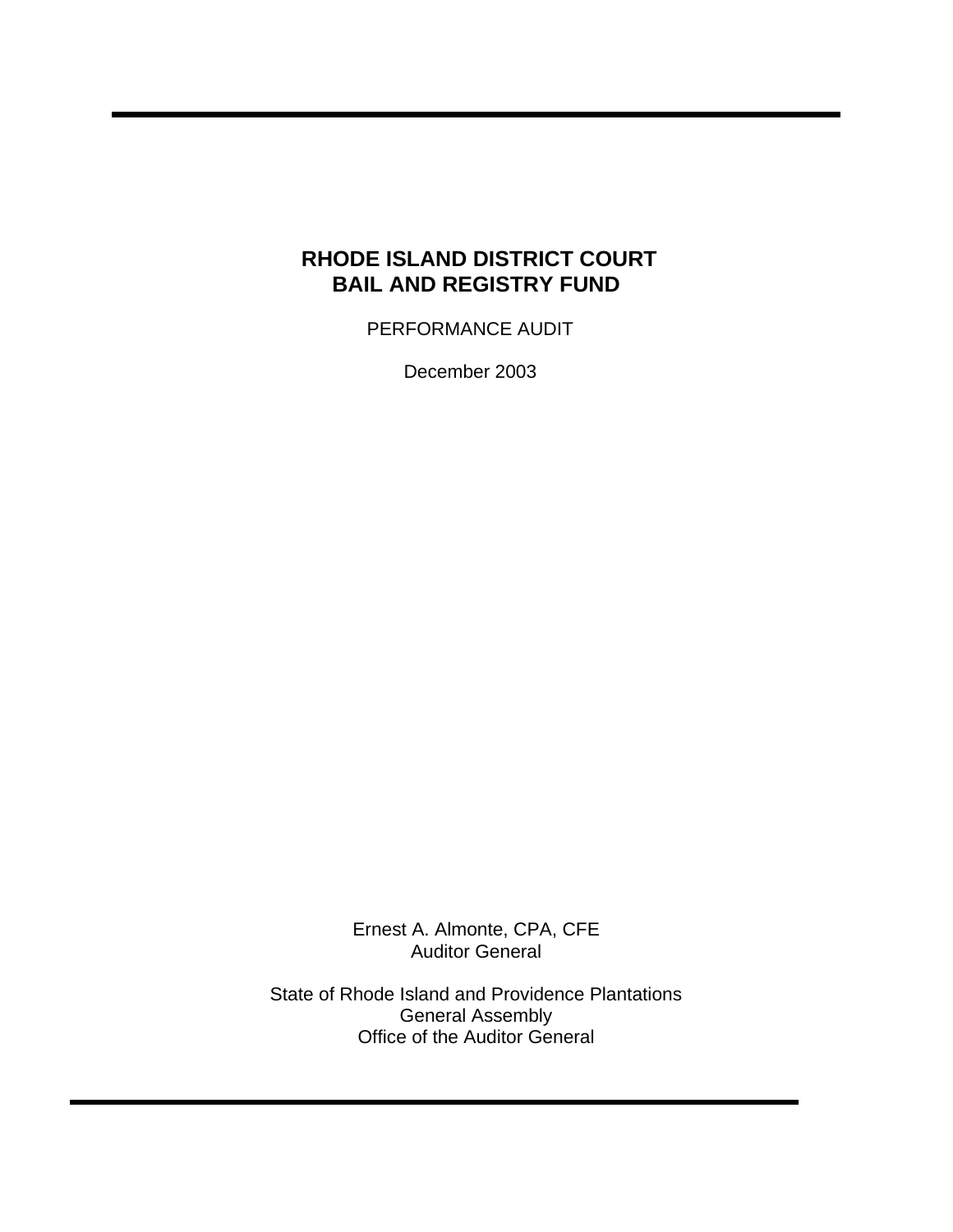

December 16, 2003

## JOINT COMMITTEE ON LEGISLATIVE SERVICES

SPEAKER William J. Murphy

Senator William V. Irons Senator Dennis L. Algiere Representative Gordon D. Fox Representative Robert A. Watson

We have completed a performance audit of the Bail and Registry Fund administered by the Rhode Island District Court. The audit was requested by the Rhode Island Judiciary to seek improved procedures for the fiscal management and oversight of the bail and registry fund within the District Court. Our report is included herein as outlined in the Table of Contents.

Sincerely,

Inest A. Almarte

 Ernest A. Almonte, CPA, CFE Auditor General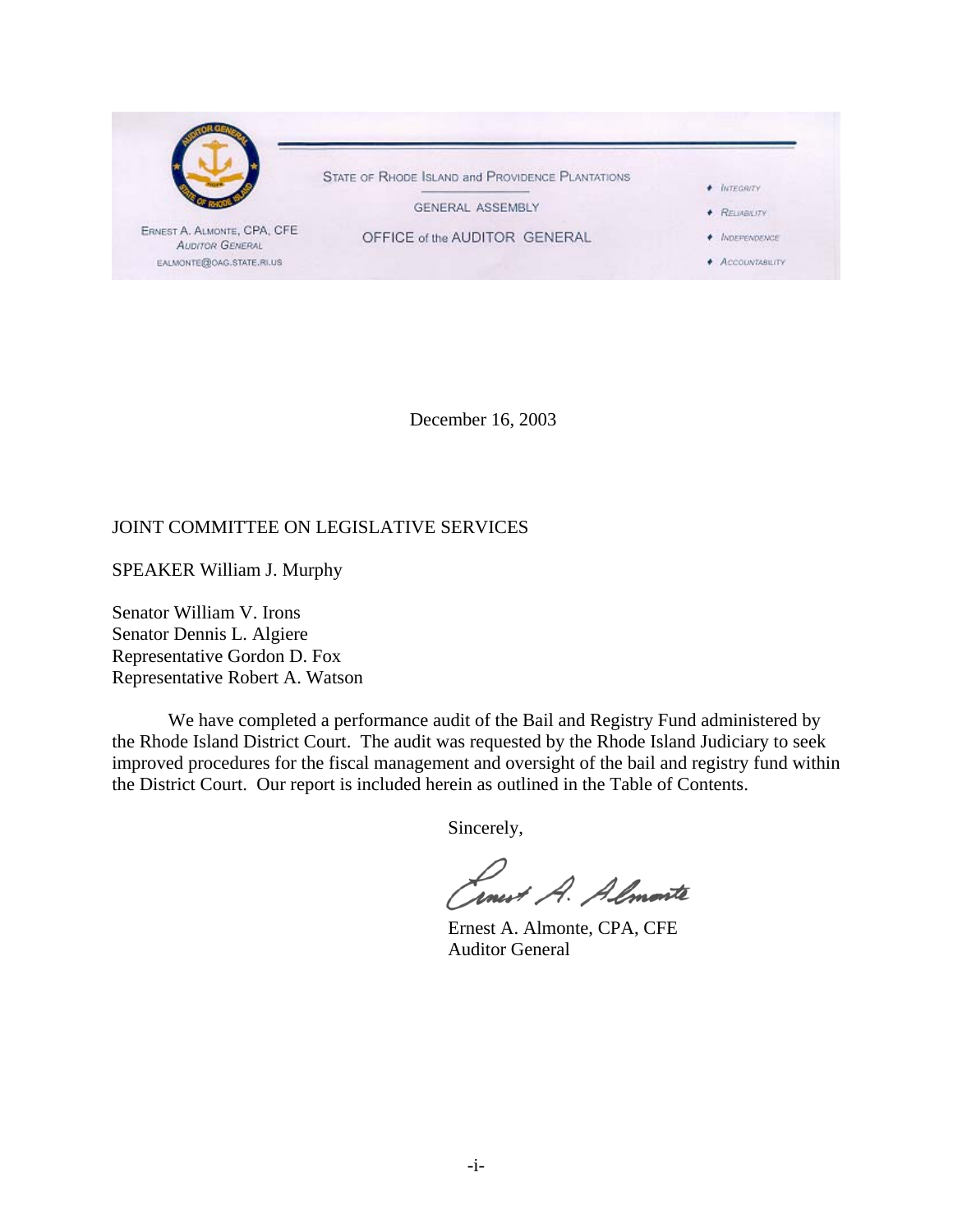# **RHODE ISLAND DISTRICT COURT BAIL AND REGISTRY FUND**

# PERFORMANCE AUDIT

# TABLE OF CONTENTS

PAGE AND RESERVE TO A RESERVE THE STATE OF THE STATE OF THE STATE OF THE STATE OF THE STATE OF THE STATE OF TH

| I. | <b>EXECUTIVE SUMMARY</b>                                                                                                                     | 1                                                       |
|----|----------------------------------------------------------------------------------------------------------------------------------------------|---------------------------------------------------------|
| П. | <b>INTRODUCTION</b>                                                                                                                          |                                                         |
|    | Objectives, Scope and Methodology<br>Background<br><b>Status of Prior Audit Findings and Recommendations</b><br><b>Positive Achievements</b> | 2<br>$\overline{c}$<br>$\overline{3}$<br>$\overline{4}$ |
| Ш. | <b>FINDINGS AND RECOMMENDATIONS</b>                                                                                                          |                                                         |
|    | <b>SEPARATION OF DUTIES</b>                                                                                                                  | 5                                                       |
|    | RECONCILIATION OF BANK STATEMENTS                                                                                                            | 6                                                       |
|    | RECONCILIATION TO BANNER SYSTEM                                                                                                              | 7                                                       |
|    | <b>COMMINGLING OF FUNDS</b>                                                                                                                  | 7                                                       |
|    | PREPARATION OF BANK DEPOSIT                                                                                                                  | 8                                                       |
|    | <b>BAIL NOT DEPOSITED TIMELY BY DIVISIONS</b>                                                                                                | 9                                                       |
|    | <b>COLLECTIONS BY BAIL COMMISSIONERS</b>                                                                                                     | 9                                                       |
|    | SAFEKEEPING OF DAILY RECEIPTS                                                                                                                | 10                                                      |
|    | ORDER OF TRANSFER OF BAIL                                                                                                                    | 11                                                      |
|    | <b>APPLICATION OF BAIL PROCEEDS</b>                                                                                                          | 12                                                      |
|    | <b>RETURN OF BAIL PROCEEDS</b>                                                                                                               | 13                                                      |
|    | <b>DUPLICATE BAIL REFUNDS</b>                                                                                                                | 14                                                      |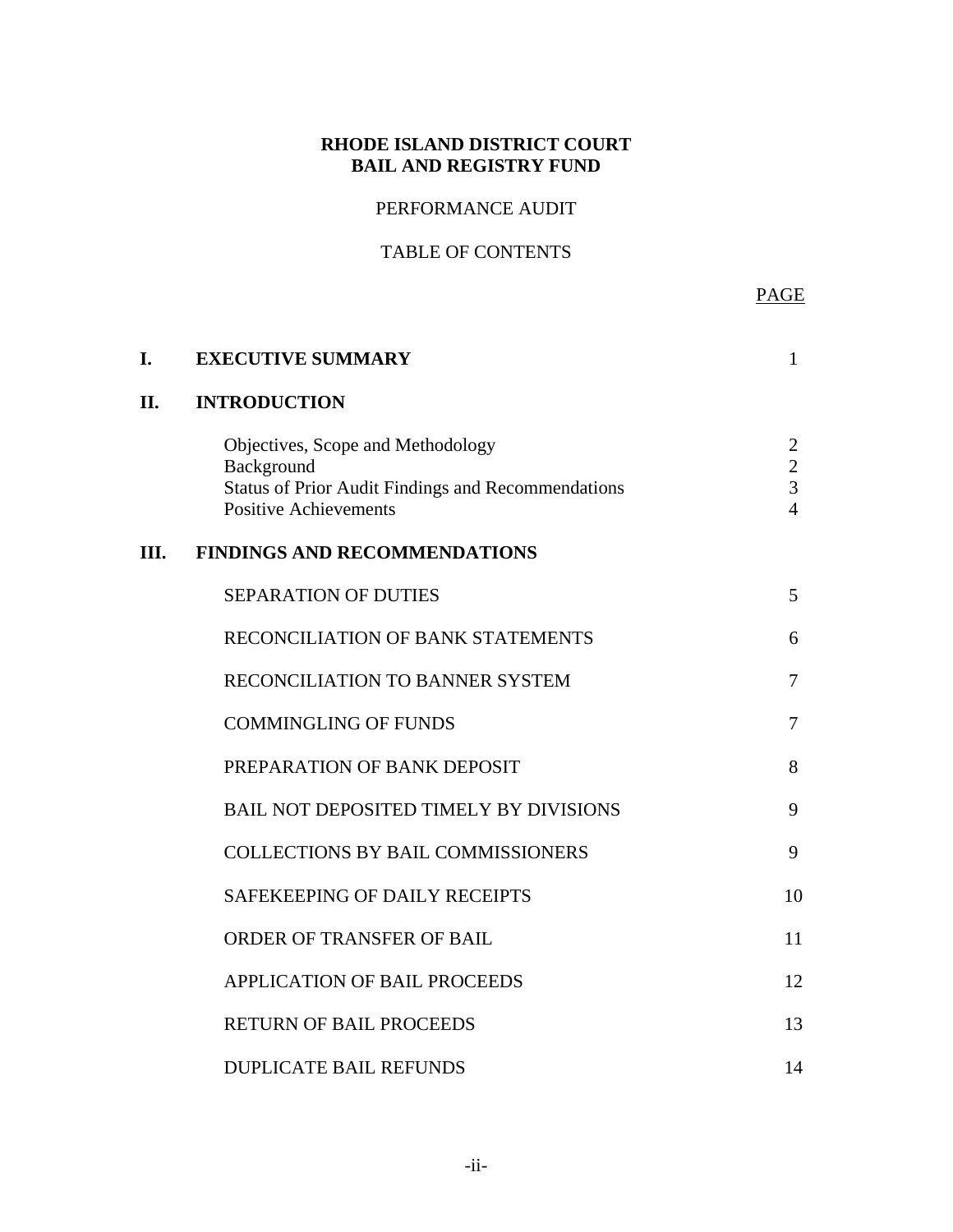## **RHODE ISLAND DISTRICT COURT BAIL AND REGISTRY FUND**

## PERFORMANCE AUDIT

## TABLE OF CONTENTS (CONTINUED)

| III. FINDINGS AND RECOMMENDATIONS (continued)                                                                          | PAGE           |
|------------------------------------------------------------------------------------------------------------------------|----------------|
| <b>UNCLAIMED BAIL</b>                                                                                                  | 15             |
| <b>DAILY CASHIER REPORT</b>                                                                                            | 16             |
| FDIC INSURED BANK ACCOUNTS                                                                                             | 16             |
| POLICY AND PROCEDURES MANUAL                                                                                           | 17             |
| <b>CORRECT PAYOR INFORMATION</b>                                                                                       | 18             |
| ADDITIONAL BONDING INSURANCE                                                                                           | 19             |
| <b>CLERICAL ERRORS</b>                                                                                                 | 19             |
| <b>EMPLOYEE TRAINING</b>                                                                                               | 20             |
| <b>BAIL PROCESSING-INFORMATION SYSTEMS SECURITY REVIEW</b>                                                             | 21             |
| <b>INTRODUCTION</b>                                                                                                    | 21             |
| <b>INFORMATION SYSTEMS SECURITY PLAN</b>                                                                               | 21             |
| DISASTER RECOVERY AND CONTINGENCY PLAN                                                                                 | 22             |
| <b>BANNER/NETWORK LOGICAL ACCESS CONTROLS</b>                                                                          | 23             |
| <b>Identification and Authentication</b><br><b>Resource Access Control</b><br>Accountability and Auditability Function | 24<br>24<br>25 |
| USE OF BIOMETRIC ACCESS CONTROL DEVICES                                                                                | 26             |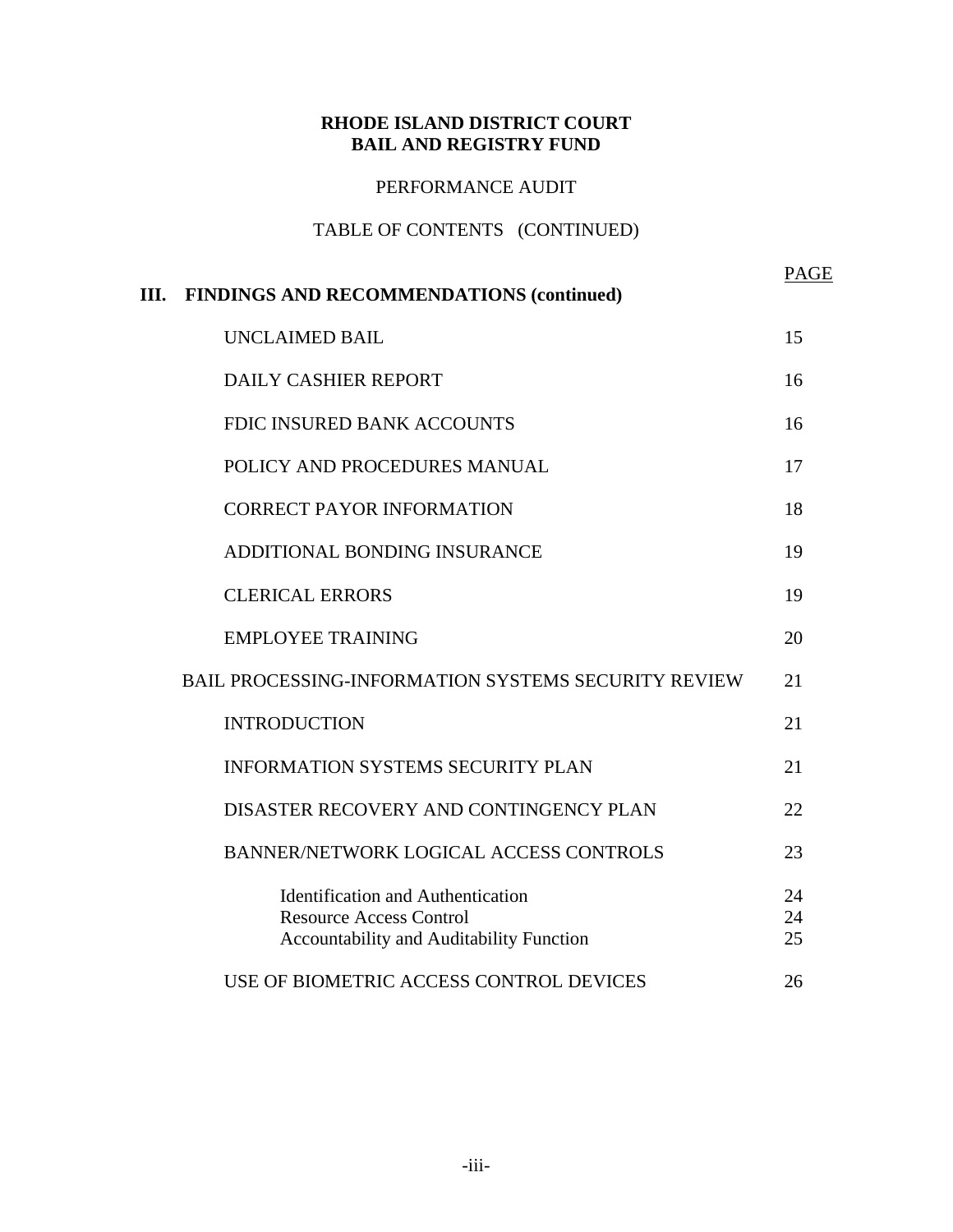We conducted a performance audit of the Rhode Island District Court Bail and Registry Fund at the request of the Rhode Island Judiciary. Bail monies may be collected at any of the four divisions of the District Court, at a municipality before a Bail Commissioner, or at the Adult Correctional Institutions. Bail funds are deposited into checking accounts maintained for this purpose. Registry funds are amounts held by the court in civil cases.

The courts utilize a comprehensive case management system known as Banner. Information specific to the pending criminal matter along with details pertaining to the posted bail is entered into the Banner system.

The various divisions of the District Court each maintain a manual checking account. The balances in these accounts totaled over \$2 million in May 2003. At each division, the individual who prepares the daily bank deposit also writes checks from the account and reconciles the monthly bank statement. These incompatible functions are serious control weaknesses that increase the possibility of defalcations or misappropriation of funds.

The checking account at the  $6<sup>th</sup>$  Division in Providence had not been reconciled since June 2001. Since reconciliation of checking accounts is an important internal control, staff duties and responsibilities must be realigned to ensure the checking account is reconciled monthly.

Case-specific bail information is entered into the Banner system. At the same time, the actual cash received is deposited into one of the four checking accounts maintained by the District Court. However, no effort is made to reconcile these checking accounts to the case information in the Banner system. The lack of reconciliation is a significant weakness in internal control, and should be resolved immediately.

Bail commissioners collect cash bail and transmit the bail funds to the District Court on the next business day. To reduce the risk associated with holding cash for extended periods, bail commissioners should be instructed to deposit cash into the night deposit box at the bank. Another weakness in this process is that these cases are not entered into the Banner system at the time bail is collected. This could be resolved by extending the Banner system to all municipalities in which bail funds are collected by bail commissioners.

According to Federal Deposit Insurance Corporation regulations, accounts owned by the same entity, but designated for different purposes, are not separately insured. Instead, such accounts are combined and insured for up to \$100,000 in the aggregate. Therefore, approximately \$1.9 million currently on deposit in the bail fund is not insured. The District Court could open an escrow account consisting of a master account and numerous sub-accounts. Each sub-account is insured for \$100,000.

Other recommendations address the timely deposit of bail, safekeeping of daily receipts, transfer of bail, bail proceeds, unclaimed bail, policy and procedures manual, employee training, and security over the Banner system.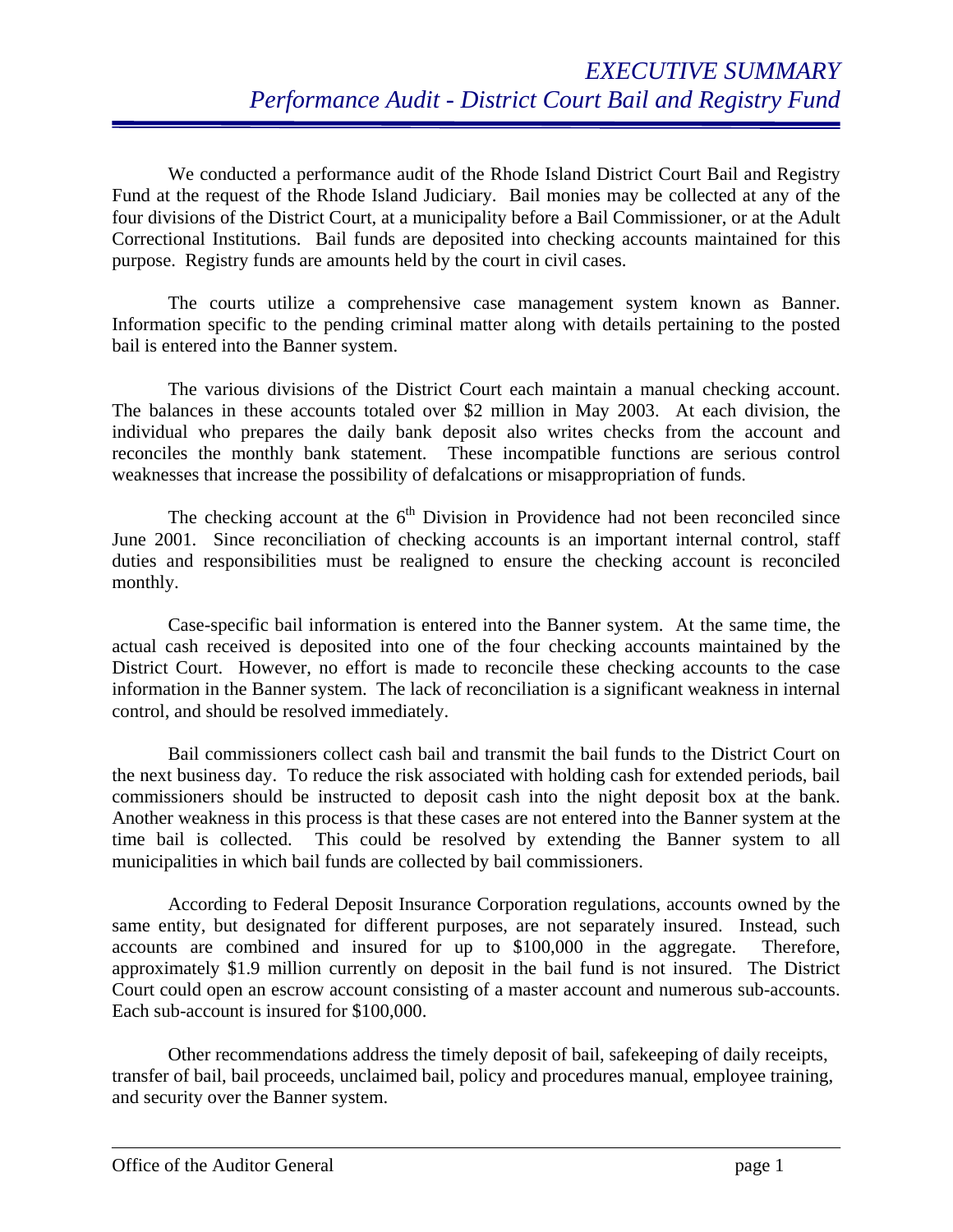## **II. INTRODUCTION**

### **OBJECTIVES, SCOPE AND METHODOLOGY**

We conducted a performance audit of the Bail Fund at the Rhode Island District Court at the request of the Rhode Island Judiciary. Our audit was conducted in accordance with G*overnment Auditing Standards.* The period covered by our audit was primarily the fiscal year ended June 30, 2003. Where relevant, we extended our audit procedures to prior fiscal years.

Our audit focused on evaluating the practices and procedures employed by the District Court in administering the Bail Fund. Our objective was to identify practices and procedures that could be improved or made more efficient. To achieve our audit objectives, we reviewed relevant policies and procedures, interviewed responsible personnel, observed key operations, and performed tests and other procedures as considered necessary in the circumstances.

### **BACKGROUND**

The District Court in Rhode Island has four divisions: Providence  $(6<sup>th</sup>)$ , Kent County  $(4<sup>th</sup>)$ , Washington County  $(3<sup>rd</sup>)$ , and Newport  $(2<sup>nd</sup>)$ . All criminal cases originate in the District Court. Misdemeanors remain in the District Court. Felonies also remain in the District Court if the defendant waives the right to a jury trial. When the defendant does not waive this right, the case is transferred to the Superior Court for trial, and the bail posted in the District Court is transferred to the Superior Court.

The District Court includes 13 judges, 2 magistrates, and 72 support staff. In fiscal 2003, 29,653 misdemeanor cases were filed and 28,391 were disposed. During the same period, 7,399 felony cases were filed and 6,610 were disposed.

Bail is governed by Section 12-13 of the Rhode Island General Laws, which states in part, "*Every person who is held on any criminal process to answer to any indictment, information, or complaint shall be released on giving recognizance with sufficient surety … before a justice of the district court, when the complaint is pending in that court, or the person is held to answer to that court, in the sum named in the process [or] a sum deemed reasonable by the justice, to appear before the court…or to answer to it whenever called on so to do, and in the meantime keep the peace and be of good behavior."* 

Bail monies may be collected at any of the Divisions of the District Court, at a municipality before a Bail Commissioner, or at the Adult Correctional Institution. Bail collections are deposited daily into checking accounts maintained for this purpose at three of the four divisions, and weekly at the other.

The courts utilize a comprehensive case management system known as Banner. Core components include docket management, scheduling and calendar, document production, accounting management, service processing, and reporting.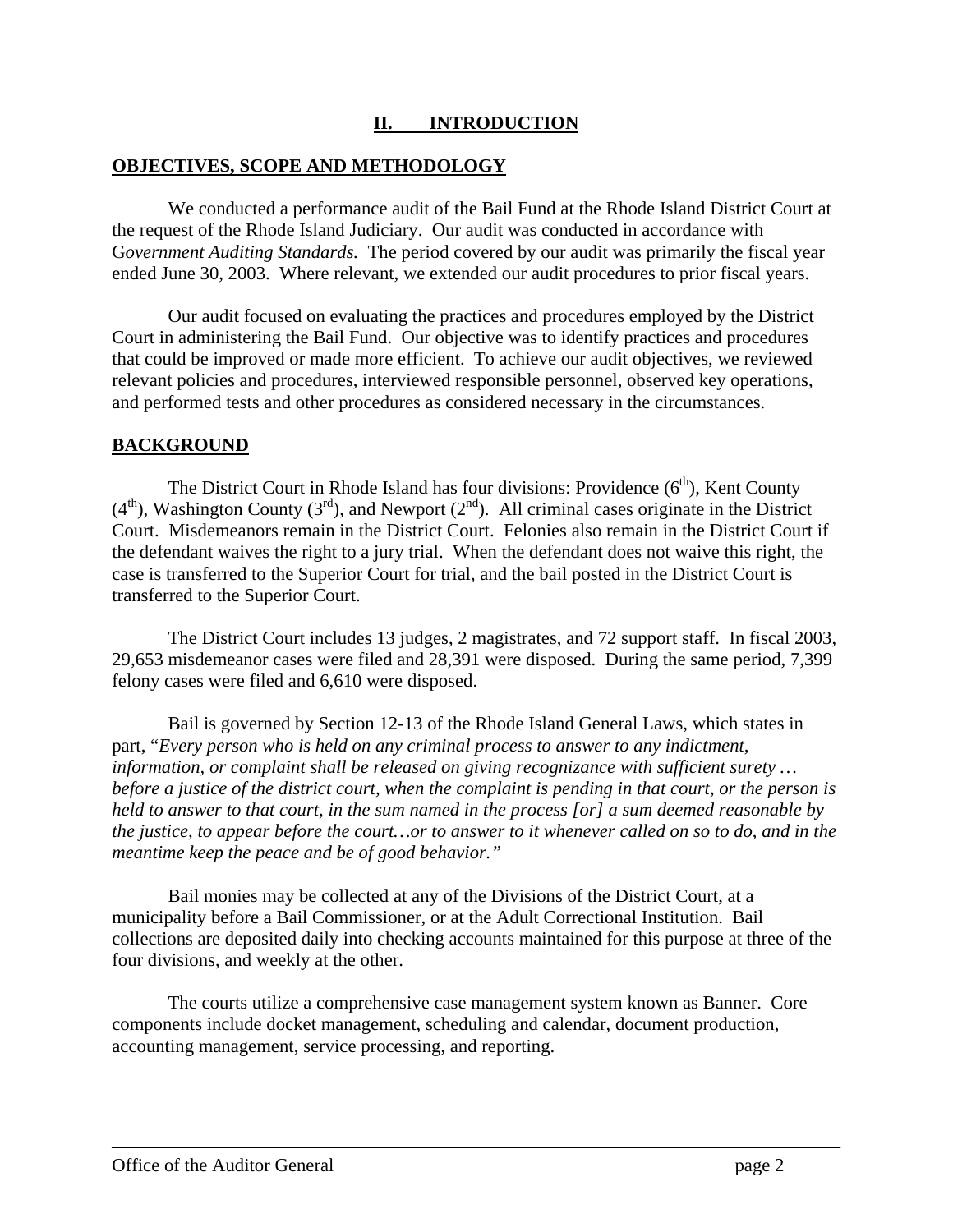Information specific to the pending criminal matter along with details pertaining to the posted bail is entered into Banner. This system has been configured to capture, store and report upon the required case specific bail information. Bail monies are usually held until the case is adjudicated at the District Court level or transferred to the Superior Court. Once the case is adjudicated, fines and fees can be deducted from the posted bail amount; the balance is returned to the person who originally posted the bail.

The Banner system is not fully implemented. The return of bail proceeds is a manual process; details concerning the check date and number, payee and amount are not captured within the Banner system. Although the Banner system is capable of automating this process, the required procedures to implement this option have not been developed.

### **STATUS OF PRIOR AUDIT FINDINGS AND RECOMMENDATIONS**

The state Bureau of Audits conducted an audit of agency funds at the District Court for the fiscal year ended June 30, 2000, and issued an audit report dated April 5, 2002. The status of the recommendations contained in that report that pertain to the bail fund are discussed below.

Administrators should establish a policy and procedures manual.

*In process but not completed (see page 17 of this report)*

 $\Box$  A formal accounting system should be established to provide accountability, enhance financial reporting, and to demonstrate the discharge of the court's financial responsibility.

*Not implemented (See page 7 of this report)*

 $\Box$  An employee or member of management who is independent of the cash receipting, disbursing, and recording functions for this account should perform bank reconciliations for the bail account.

*Not implemented (See page 5 of this report)*

Interest earned by the  $6<sup>th</sup>$  division's bail account during the period December 1998 through June 2000 was not remitted to the General Treasurer.

*Implemented* 

 $\Box$  The total for individual bail and registry accounts is not reconciled to the checking account balance on deposit.

*Not implemented (See page 7 of this report)*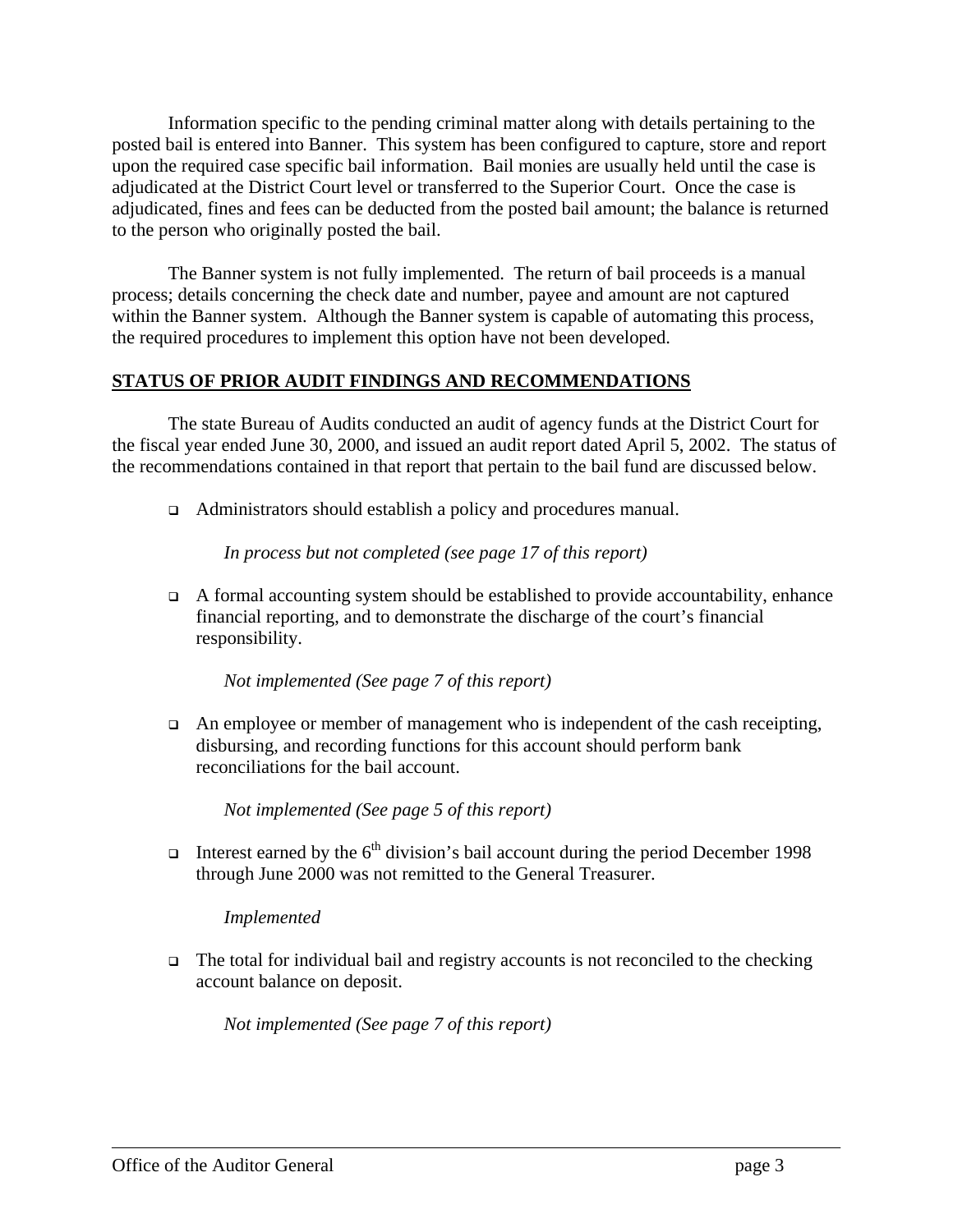Bail and registry accounts should be reviewed periodically to identify inactive accounts, which should be disposed of in accordance with state general laws.

*Not implemented (See page 15 of this report)*

The cash balance on deposit in the  $6<sup>th</sup>$  division's bail account is in excess of current needs. All excess cash on deposit should be transferred to an online state account.

*Not implemented (See page 16 of this report)*

## **POSITIVE ACHIEVEMENTS**

The District Court has improved the physical security at the Sixth Division in Providence. Video cameras, which are connected to videotaping machines, have been installed. All moneyhandling areas have been glassed in to further protect state funds. Also, separate cash drawers for each cashier have been ordered, and a new electronic entry card system has been installed and is about to be implemented.

Recognizing the overall importance of the internal audit function as a critical aspect of fiscal management and oversight, the State Court Administrator advised that the Judiciary is currently developing and will implement an internal audit function that will include the position of internal auditor.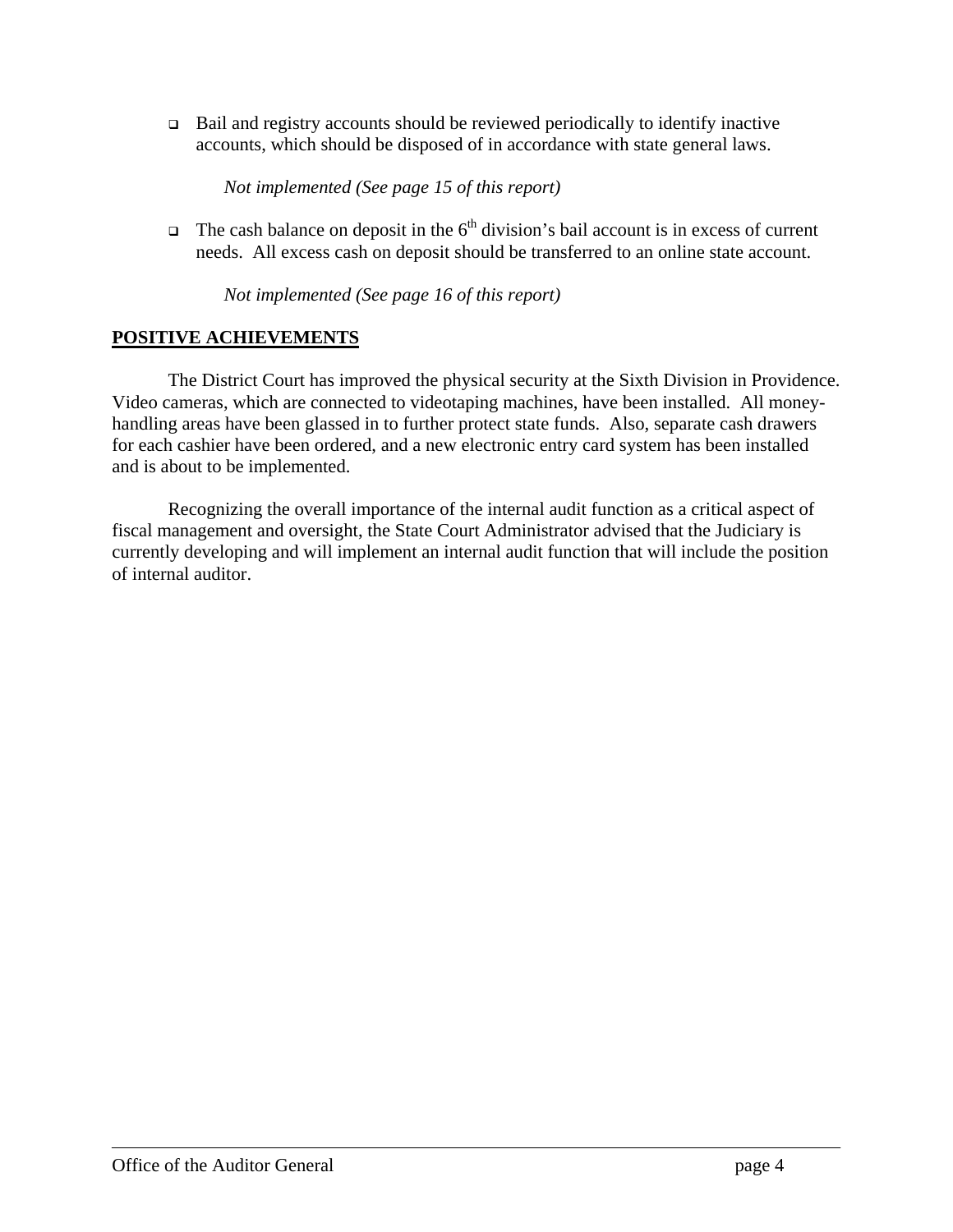## **III. FINDINGS AND RECOMMENDATIONS**

### **SEPARATION OF DUTIES**

 Separation of duties improves internal control by assuring that no one individual has control of a critical function, such as handling cash. Separation of duties also will prevent or decrease the risk of errors or irregularities; identify problems; and ensure that corrective action is taken when errors are identified. We found that the District Court lacks separation of duties regarding the handling of bail funds at each division.

The various divisions of the District Court each maintains a manual checking account to deposit receipts, transfer funds to other jurisdictions, and return remaining bail funds to those individuals who originally posted bail. Substantial amounts of funds are maintained in these checking accounts, as these May 2003 balances indicate:

| <b>Second Division</b> | \$183,713   |
|------------------------|-------------|
| <b>Third Division</b>  | 179,587     |
| <b>Fourth Division</b> | 116,872     |
| <b>Sixth Division</b>  | 1,595,091   |
|                        |             |
| <b>TOTAL</b>           | \$2,075,263 |

At each division of the District Court, we noted that the individual who prepares the daily bank deposit also writes the checks from that account and reconciles the monthly bank statement. These incompatible functions are serious control weaknesses that increase the possibility of defalcations or misappropriation of funds.

### RECOMMENDATIONS

- 1. Realign duties so no one employee can receive and disburse funds.
- 2. Establish a formal policy and procedure to ensure that no one employee can be assigned to do these functions exclusively.

### *Auditee Views:*

The District Court concurs with these recommendations. Administrative Order 2003-5 will require separating the function of reconciling the bail account from the function of writing checks from that account. Two signatures will be necessary on all bail fund dispersal checks.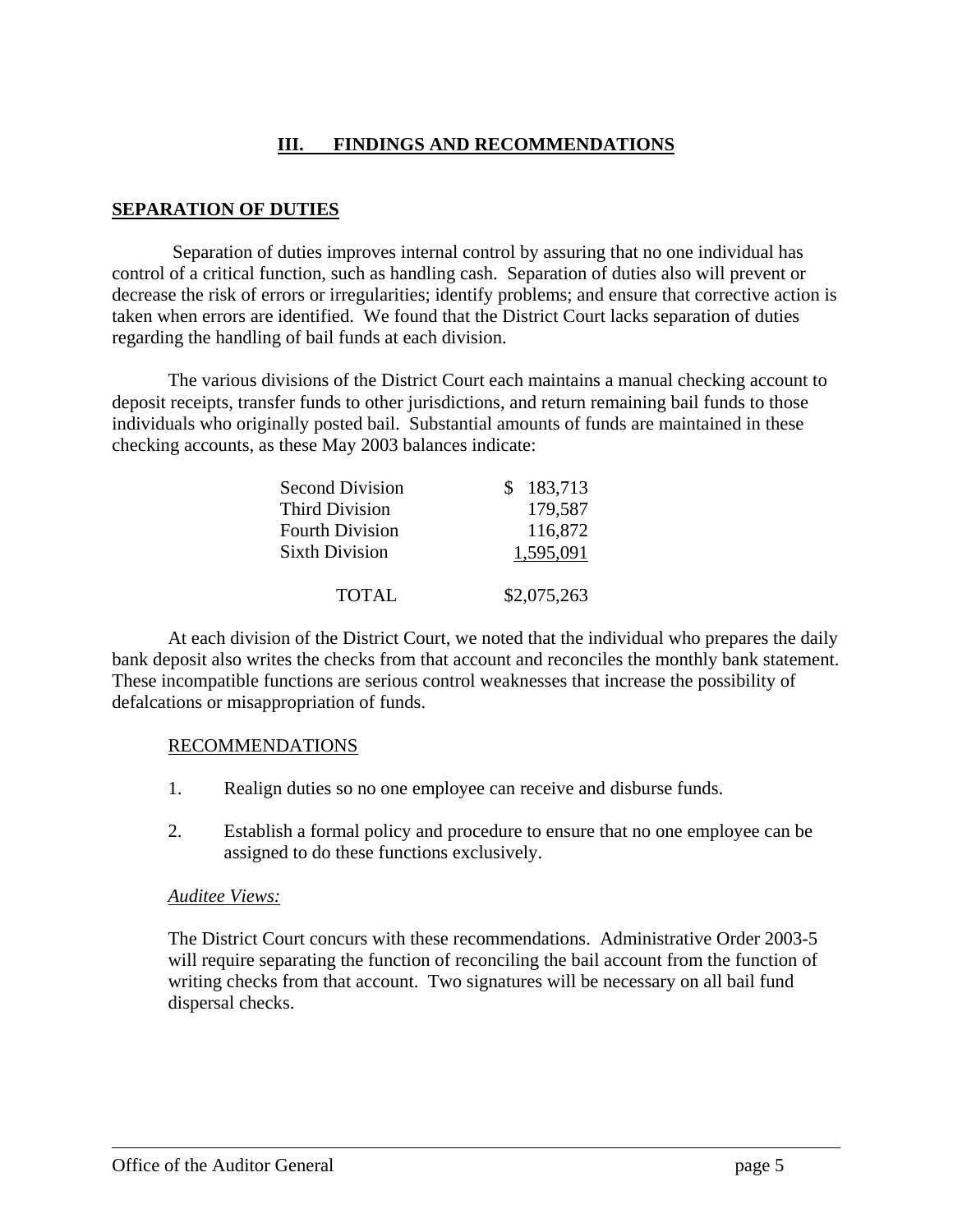## **RECONCILIATION OF BANK STATEMENTS**

We reviewed the activity in these checking accounts at each division. We found that the checking account at the  $6<sup>th</sup>$  Division in Providence had not been reconciled since June 2001. We were informed that this was due to staff shortages. Since we regard reconciliation of checking accounts to be an important internal control, we believe staff duties and responsibilities must be realigned to ensure the checking account is reconciled monthly.

We were able to reconcile the checking account through February 2002, using a courtproduced spreadsheet that listed deposits and checks for each month. Since the monthly spreadsheet was not maintained beyond February 2002, we did not attempt to reconcile any additional months beyond that date.

We found two significant errors: in August 2001, a deposit of \$15,177.57 was not recorded in the spreadsheet; in October 2001, a deposit of \$5,800 was erroneously recorded as \$800. We also found immaterial errors in other months we reconciled. We believe the  $6<sup>th</sup>$ division should assign personnel to record receipts and disbursements for the period from March 2002 to the current month. Each month should then be reconciled and any errors corrected. Subsequently, an individual having no other cash responsibilities should reconcile the monthly bank statement.

Bank reconciliations were current at the other three divisions. However, we found that the individuals reconciling the checking account at each location are also authorized to sign checks and prepare deposits as well. Internal control would be improved by assigning the task of reconciling the monthly bank statement to an individual not having responsibility for other checking account activities.

### RECOMMENDATIONS

- 3. Reconcile checking accounts monthly to the bank balance.
- 4. Assign the task of reconciling the monthly bank statement to an individual with no other responsibility for checking account activities.

### *Auditee Views:*

The District Court concurs. The Director of Finance within the Office of the State Court Administrator will be implementing an internal protocol to ensure reconciliation of the monthly bank statement.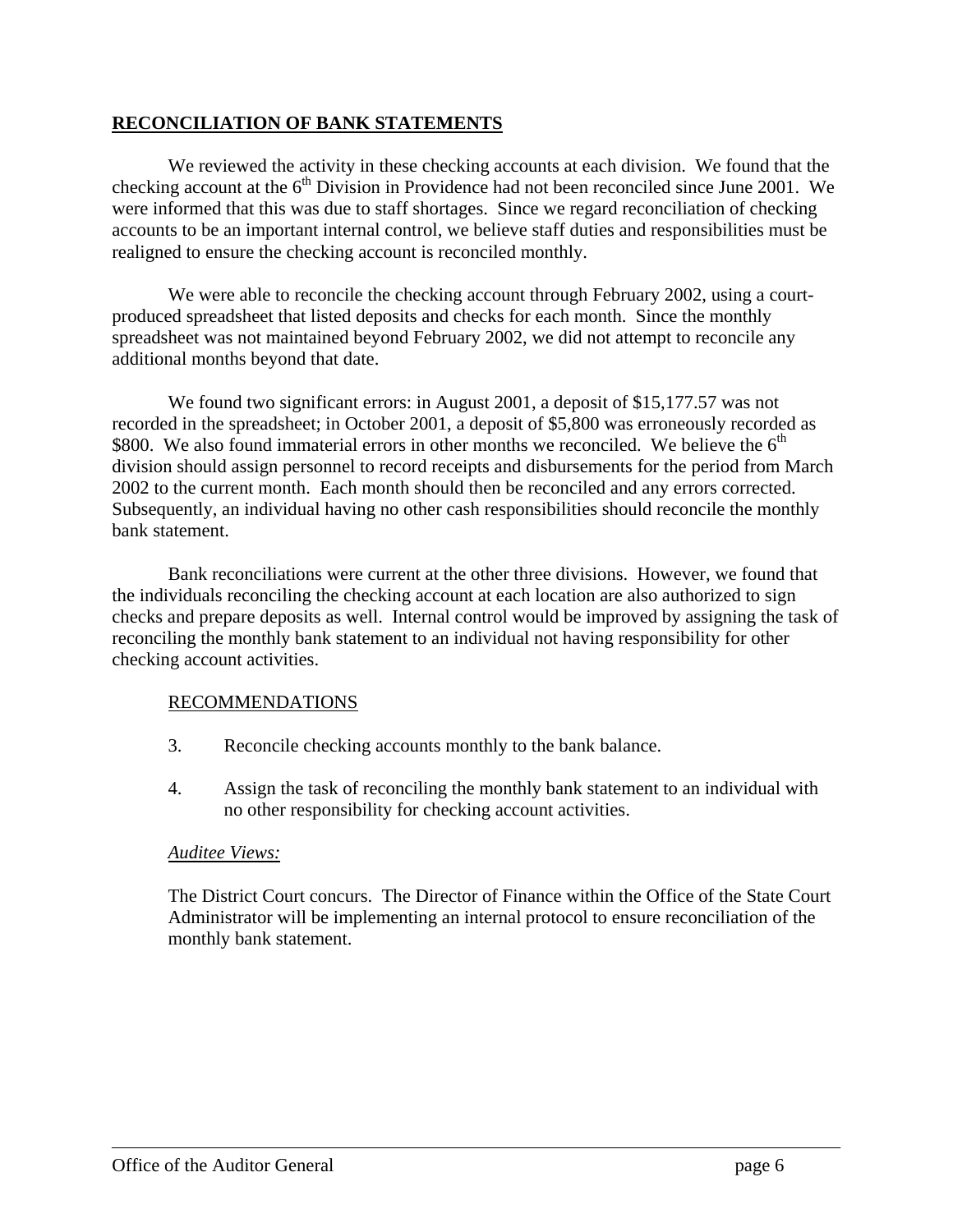## **RECONCILIATION TO BANNER SYSTEM**

Case-specific bail information is entered into the Banner system. At the same time, the actual cash received is deposited into one of the four checking accounts maintained by the District Court at its four divisions. Bail transfers and payments from these checking accounts are also entered into Banner. However, no effort is made to reconcile these checking accounts to the case information in the Banner system.

The state Bureau of Audits prepared a schedule as of June 30, 2001 that indicated that bail accounts recorded in the Banner system totaled \$2,277,876, while checking accounts balances totaled \$1,763,465, or an unreconciled difference of \$514,410. The actual difference at the time of our audit could not be discerned. The court staff had not attempted to reconcile this difference, and sufficient reliable information was not made available to enable us to perform a complete reconciliation.

We did determine, however, that there are some contributing factors to these differences. For example, registry funds are deposited into the checking accounts but not entered into Banner. Registry funds are amounts in dispute that are held by the court until the dispute is settled. In addition, the checking accounts contain bail funds that represent cases from the system used prior to Banner. These cases have not been entered into Banner.

We consider the lack of reconciliation between Banner and the checking accounts to be a significant weakness in internal control, and one that should be resolved immediately by financial personnel at the Courts.

## RECOMMENDATION

5. Reconcile the total amount of bail recorded in the Banner system to the cash on deposit in the bail fund checking accounts.

## *Auditee Views:*

The District Court concurs. The court realizes that this system is not ideal; other auditors recommended it because both bail and registry accounts are trust accounts, not state receipts. The implementation of the Banner Civil system in 2005 will alleviate this concern because registry funds will be recorded in that system.

## **COMMINGLING OF FUNDS**

The District Court Bail Fund includes registry of the court funds as well as bail monies. The two types of funds are commingled into one account. The registry of the court funds are held in escrow until a judge determines the appropriate disposition of the funds.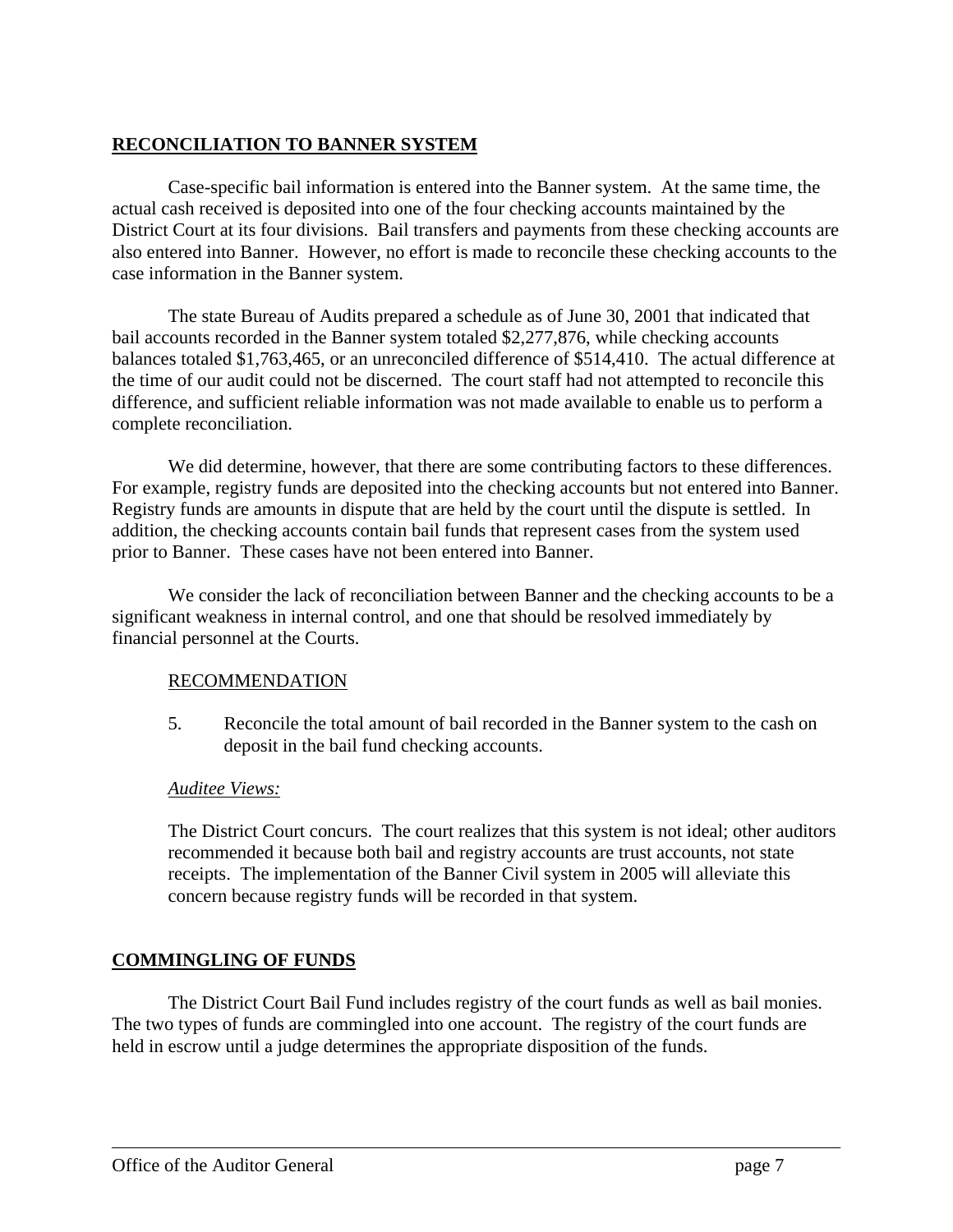Since registry of the court money is not entered into the Banner system, the system does not account for such funds. We believe these types of monies should be maintained in separate funds within the Banner system as a means of identifying, classifying, and recording all financial transactions involving these funds.

### RECOMMENDATION

- 6. Improve internal control over the registry of the court funds by:
	- a. Separating the two types of funds;
	- b. Accounting for registry of the court funds in the Banner system;
	- c. Maintaining a separate control total for each type of fund and record receipts and disbursements; and
	- d. Monitoring the balances and ensure all cases can be traced from the bank account to the accounting transactions and agreeing in total.

### *Auditee Views:*

The District Court concurs. See response to recommendation 5 above.

### **PREPARATION OF BANK DEPOSIT**

Due to the volume of cases at the  $6<sup>th</sup>$  Division in Providence, bail monies are collected in a money room adjacent to courtroom 4D. Each morning, the daily collections are prepared for deposit into the bail fund checking account. These funds are transferred to the fiscal office and combined with other bail collections for deposit.

No separate count of these funds is performed before the daily deposit is transferred to the armored car service for delivery to the bank. As a result, the source of any shortages cannot be identified. We believe that bail monies should be recounted when received at the fiscal office from the money room to ensure accuracy and identify any shortages.

### RECOMMENDATION

7. Perform a second count of bail monies transferred from the money room to the fiscal office before the bank deposit is completed.

### *Auditee Views:*

The District Court concurs. The recount will be mandated by Administrative Order 2003-5.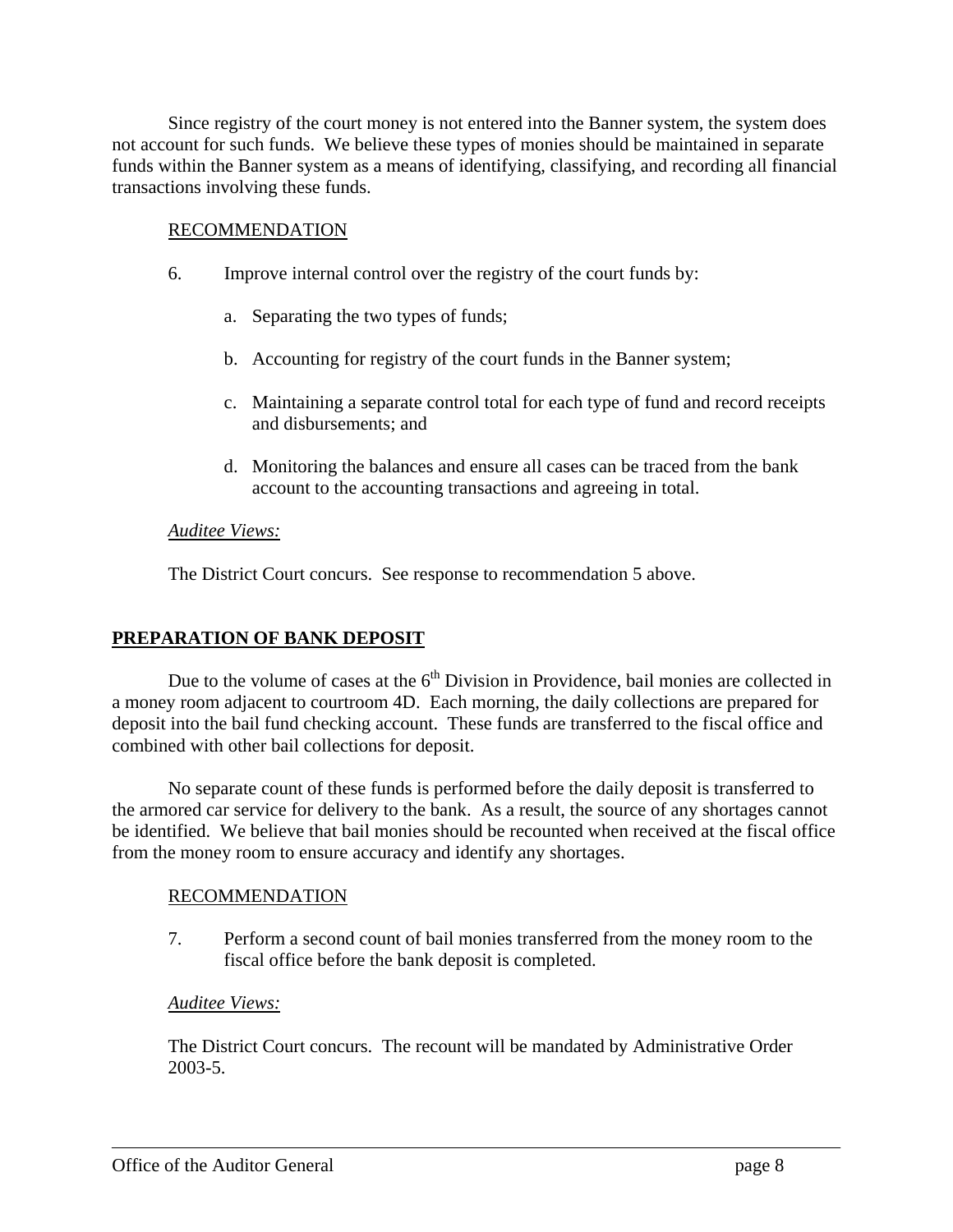## **BAIL NOT DEPOSITED TIMELY BY DIVISIONS**

The second division deposits bail received weekly rather than daily as is done at the other divisions of the District Court. Fiscal personnel at the 2<sup>nd</sup> division believe the small amount of bail received does not warrant a daily deposit.

 Each day cash bail collected is counted, recorded in Banner, placed in an envelope, and stored in the safe. Each envelope is labeled with the date and total amount of cash bail received for that day. On Thursday afternoon, the deposit is prepared for cash bail received from the previous Friday to the current day, and is picked up by the armored car service on Friday morning. However, in preparing the deposit on Thursday, cash actually counted for the week is not verified to cash bail recorded in Banner for the week.

## RECOMMENDATION

8. Deposit cash bail received on a daily basis.

## *Auditee Views:*

The District Court concurs. This will be mandated by Administrative Order 2003-5.

## **COLLECTIONS BY BAIL COMMISSIONERS**

 Bail commissioners collect cash bail, issue a receipt to the defendant, and transmit the bail funds collected to the applicable division of the District Court on the next business day. However, if bail is collected on the weekend, the bail commissioner holds the funds until Monday morning. Therefore, the bail commissioner could be holding bail for as long as three days before transmitting the funds.

To reduce the risk associated with holding cash for extended periods, bail commissioners should be instructed to deposit cash into the night deposit box at the bank. Bail commissioners would then have to transmit a copy of the completed deposit slip to the appropriate court division on the next business day.

Another weakness in this process is that these cases are not entered into the Banner system at the time the bail is collected due to the unavailability of the Banner system at the municipal level. This results, for at least a brief period, in the Court holding bail funds for which no case has been created.

We believe this situation can be avoided by extending the Banner system to all municipalities in which bail funds are collected by bail commissioners. Municipal police personnel would have immediate access to court records concerning arrested individuals, and would be able to instantly create a new record as needed. Fiscal personnel would be able to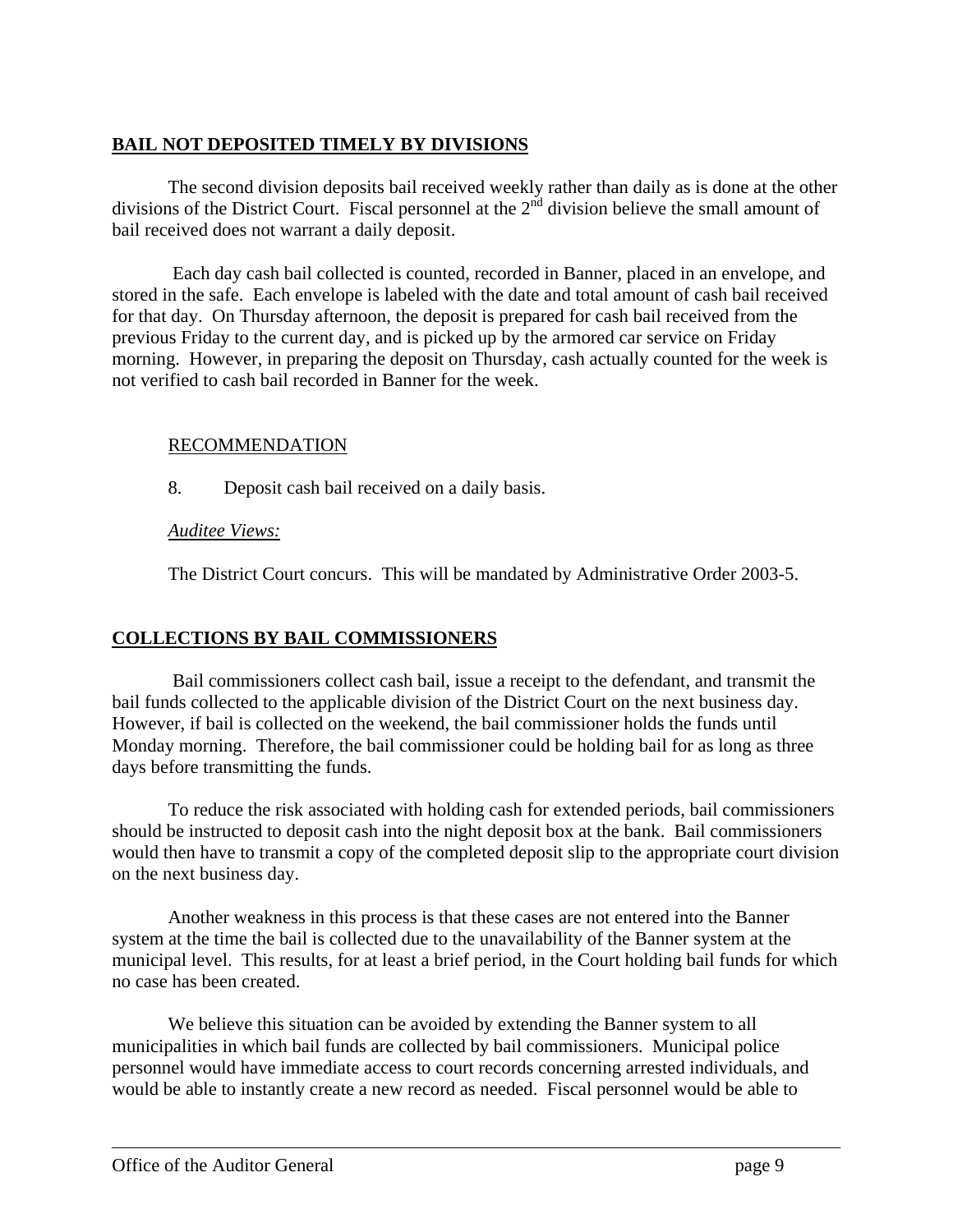reconcile funds transmitted by bail commissioners to records created in the Banner system, and resolve any variances.

## RECOMMENDATIONS

- 9. Allow bail commissioners to deposit cash bails posted on the weekend into a night deposit box at the bank.
- 10. Adequately train bail commissioners in performing this procedure.
- 11. Extend the Banner case management system to all municipal police departments at which bail is collected as soon as feasible. Require all cases to be entered into the Banner system concurrent with the collection of bail.

#### *Auditee Views:*

The District Court does not concur with recommendations 9 and 10. Under the current system, the bail commissioners are responsible for bail money until it is turned in and they receive their copy of the receipt form. The court believes this is an effective procedure to control these funds.

The District Court partially concurs with recommendation 11. While the court is working on an interface between the police data system and the court's data system, the court notes that a special arraignment is a judicial proceeding, and it has never been anticipated that police would enter court information.

## **SAFEKEEPING OF DAILY RECEIPTS**

During our fieldwork at the  $2<sup>nd</sup>$  division, we noted that the safe in the fiscal office is opened in the morning and remains open until the end of the business day at 4 p.m. All employees in the fiscal office know the combination to the safe.

We believe that appropriate security measures require that the safe be locked when not in use, that the combination to the safe be made available to only necessary personnel, and that it be changed periodically.

### RECOMMENDATIONS

- 12. Keep the safe locked at all times.
- 13. Change the combination to the safe periodically, and only allow necessary personnel to know the new combination.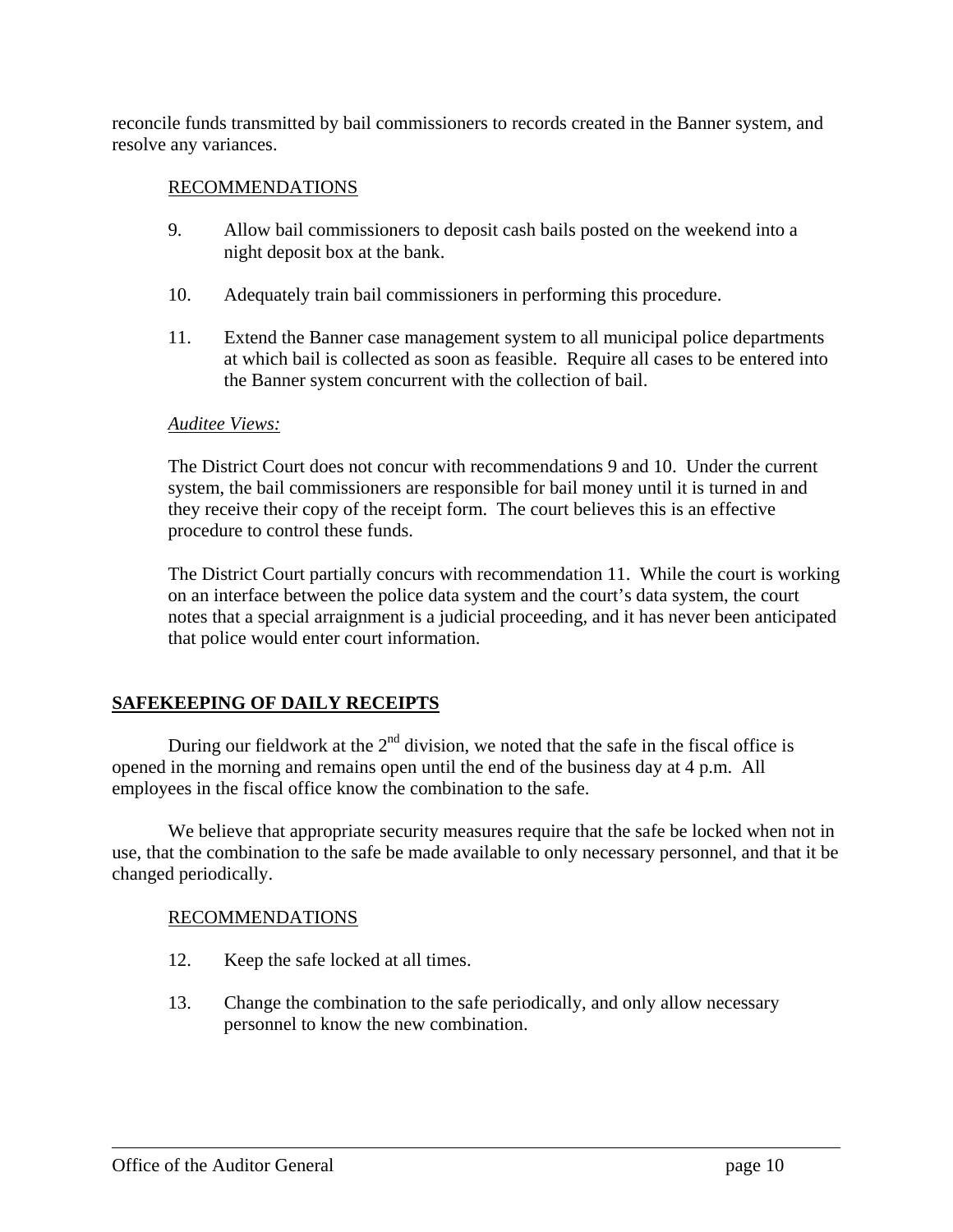### *Auditee Views:*

The District Court concurs, and has implemented these recommendations.

## **ORDER OF TRANSFER OF BAIL**

All cases originate in the District Court. However, certain cases are transferred to the Superior Court for adjudication. When cases are transferred, the related bail funds posted at the District Court should be transferred to the Superior Court Bail Fund by using the "Order of Transfer of Bail" document. Bail should not be transferred without use of this document.

During our review of cases at the  $2<sup>nd</sup>$  Division, we noted that the "Order of Transfer of Bail" form is not used. We were informed that the defendant's attorneys can ask for a transfer of bail for their clients and bail is transferred. Also, there have been instances where the defendant will ask for the transfer to take place so the fines and fees imposed in Superior Court can be applied to the bail posted at the District Court after the transfer.

The  $2<sup>nd</sup>$  District had its own unique system to identify the transfer of bail to the Superior Court in which a handwritten "X" is marked through the receipt. Also, written on the receipt is "T/S/C" to indicate the case was transferred to the Superior Court.

From the records provided at the  $2<sup>nd</sup>$  division, we could not determine the amount, check number, or date of transfer of funds because no notation is made in the file. Due to the lack of an audit trail we could not determine whether the funds have been transferred.

This form is the mechanism and the authorization for District Court to transfer bail being held on behalf of the defendant to the Superior Court. Due to the lack of controls and written procedures, adherence to the procedure is not followed.

The current draft of the policy and procedures manual does not address the topic of transfer of bail; it should be revised to include the detailed steps that need to be followed.

## RECOMMENDATIONS

- 14. Revise the policy and procedure manual to include which document is used for a particular transaction, such as the transfer of bail.
- 15. Record pertinent information relating to the transfer of bail i.e., check amount, and check number and date.
- 16. Conduct periodic tests to ensure policies and procedures are being followed.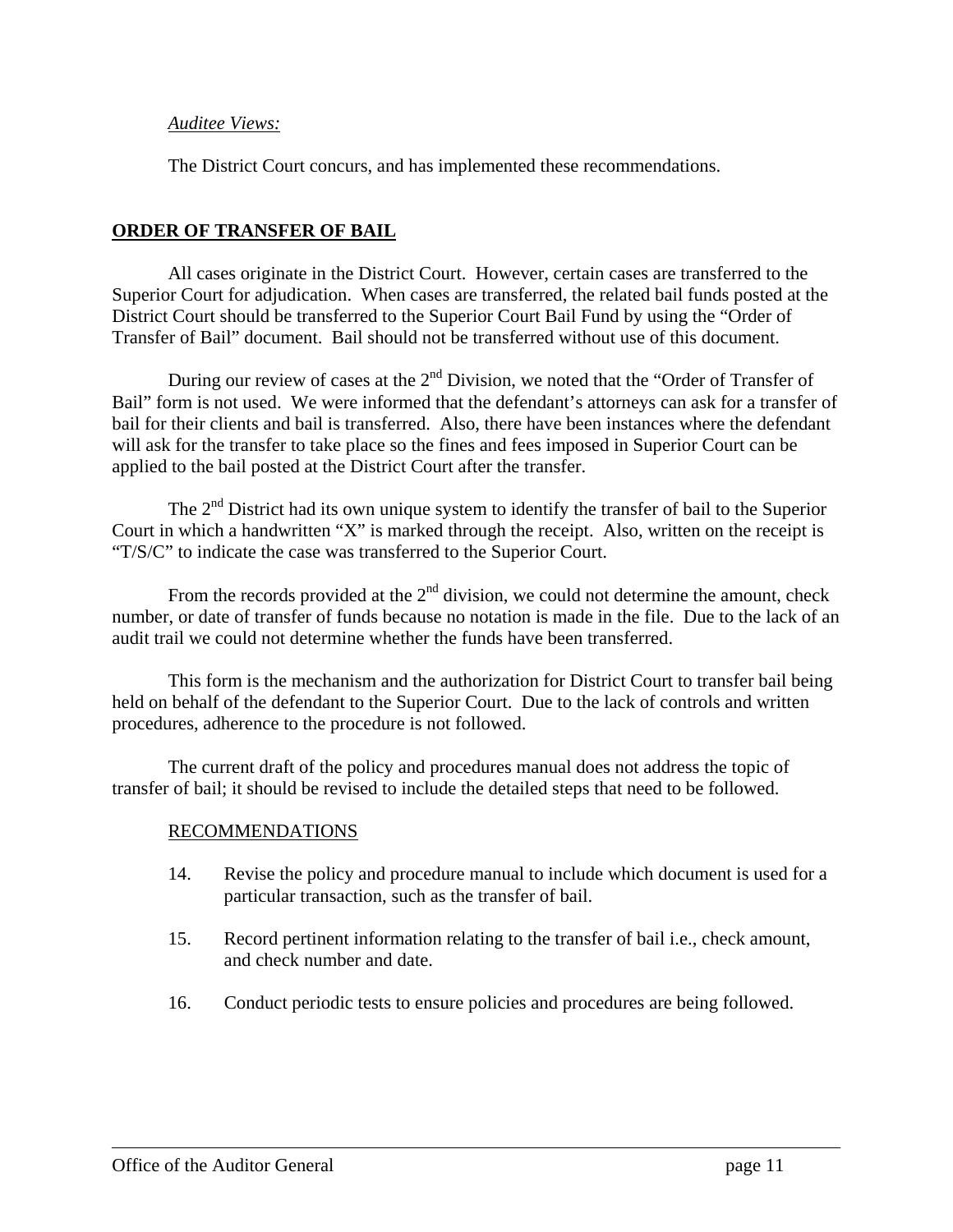### *Auditee Views:*

The District Court concurs. The Order of Transfer form will be used in the Second Division as it is used elsewhere. This will be reiterated by Administrative Order 2003-5.

In addition, we discovered that bail transfers are not always accepted by the Superior Court. One case we examined originated in District Court and was transferred to Superior Court. The bail remained in the District Court. The case was adjudicated in Superior Court; fines and fees were assessed, but were not paid at the time of disposal. Meanwhile, the posted bail remained on deposit with the District Court.

Three months later, the District Court notified the defendant that a refund of the posted bail was available, although he had yet to pay the assessed fines and fees to the Superior Court.

### RECOMMENDATION

17. Accurately record the status of all bail in each case file in the Banner system.

### *Auditee Views:*

The District Court concurs.

### **APPLICATION OF BAIL PROCEEDS**

Once a case is adjudicated, bail is to be either applied to fines and fees assessed by the judge or returned to the payor. We discovered two instances in our sample of 25 cases at the 2<sup>nd</sup> Division in which fines were assessed, but the bail to be applied to fines and fees was not transferred out of the bail account and into the fines and fees account.

This results in overstating the bail fund balance, and understating fines and fees, which is a state General Fund account. We brought this issue to the attention of the District Court personnel and it was agreed that it was an oversight and the problem would be rectified.

### RECOMMENDATION

18. Once a case is adjudicated, transfer the bail to fines and fees as applicable, and return the remaining bail to the payor.

### *Auditee Views:*

The District Court concurs. This procedure will be mandated by Administrative Order 2003-5.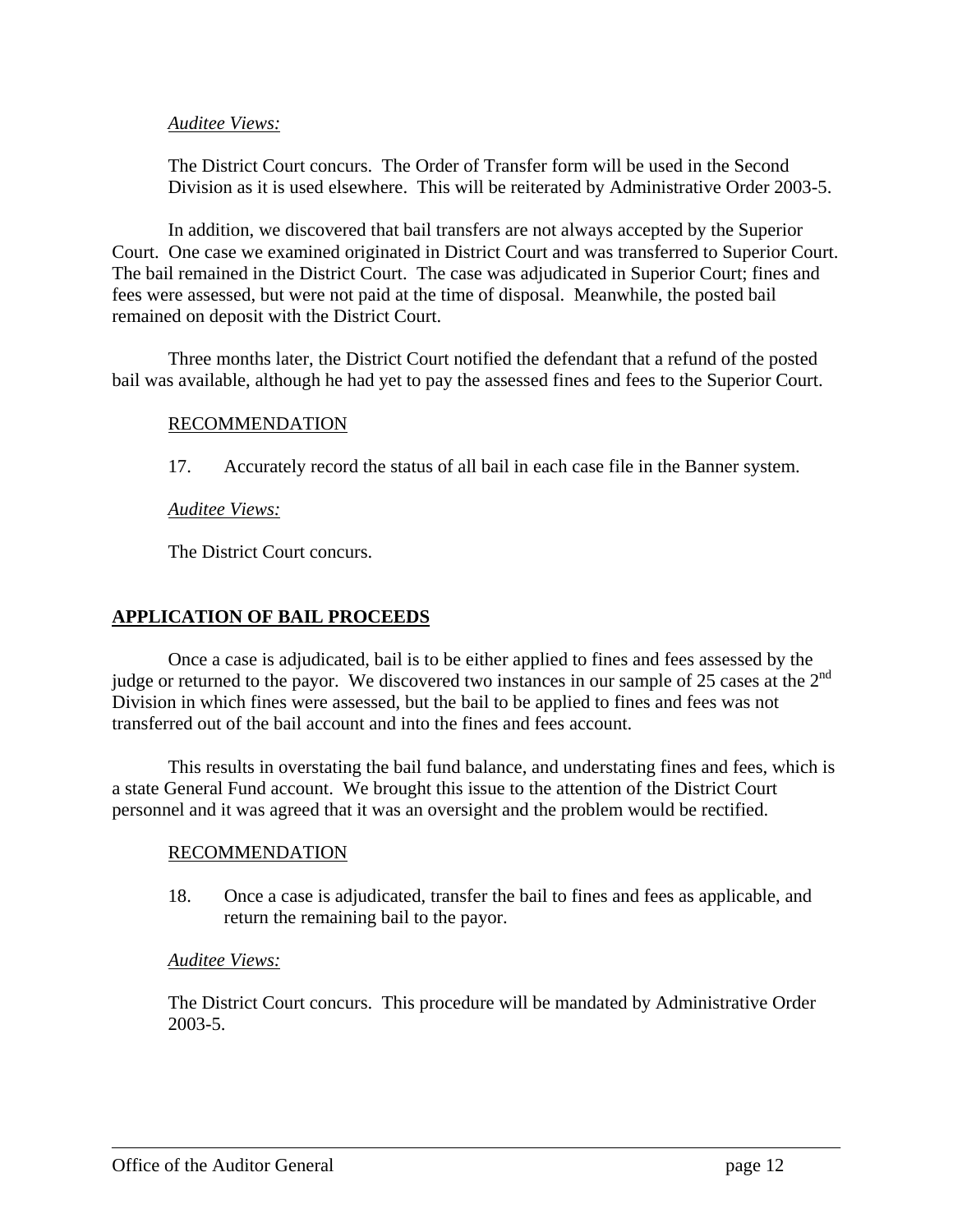### **RETURN OF BAIL PROCEEDS**

Bail monies imposed to insure the appearance of the defendant at subsequent court proceedings are typically sufficient to cover whatever fines, fees and court costs may eventually be imposed. We noted numerous instances in which bail proceeds remaining after fines, fees and court costs are imposed are less than \$10.

For example, bail is frequently set at \$100 for misdemeanor cases. When the case is adjudicated, fines (\$60), fees (\$30) and court costs (\$3.50) imposed total \$93.50, leaving proceeds of \$6.50 owed to the person who posted the bail. We noted numerous instances at all of the District Court divisions in which checks in that amount remain outstanding for several months (for example, of the 85 outstanding checks at the  $3<sup>rd</sup>$  Division in May 2003, 60 were for less than \$10). Also, our case review included several cases in which amounts of less than \$10 were owed, but no effort was made by the person who originally posted the bail to collect this remaining balance.

The amount of court costs has remained at \$3.50 since 1980. We believe this would be an appropriate time for legislation to increase this cost to \$10. In addition to increasing General Fund revenue, the increase would remove the administrative burden of issuing checks for small amounts, accounting for small refunds, notifying those persons who posted bail that a small bail refund is due them, and accounting for outstanding checks of small amounts.

### RECOMMENDATION

19. Seek legislation to increase court costs from \$3.50 to \$10.

## *Auditee Views:*

The District Court concurs. The Judiciary will consider proposing legislation increasing court costs to \$10.

We were informed that the District Court's informal policy is to require persons who are owed bail refunds to *appear in person* at the respective division to receive a check for the amount owed. A form letter is sent to these individuals if the bail refund is not immediately collected after the case is adjudicated.

We found that this policy is strictly followed only at the  $6<sup>th</sup>$  Division in Providence. Our audit disclosed instances at the other divisions in which bail refunds were provided to attorneys representing out-of-state clients, without authorization from the clients. We also noted that the other divisions routinely returned bail refunds by mail when appropriate authorization was received.

We found that the 3<sup>rd</sup> Division in Warwick returned posted bail of \$10,000 to a relative of the defendant who had posted the bail personally, without written authorization from the defendant. Court personnel acknowledged that such authorization should have been secured before the payment was issued.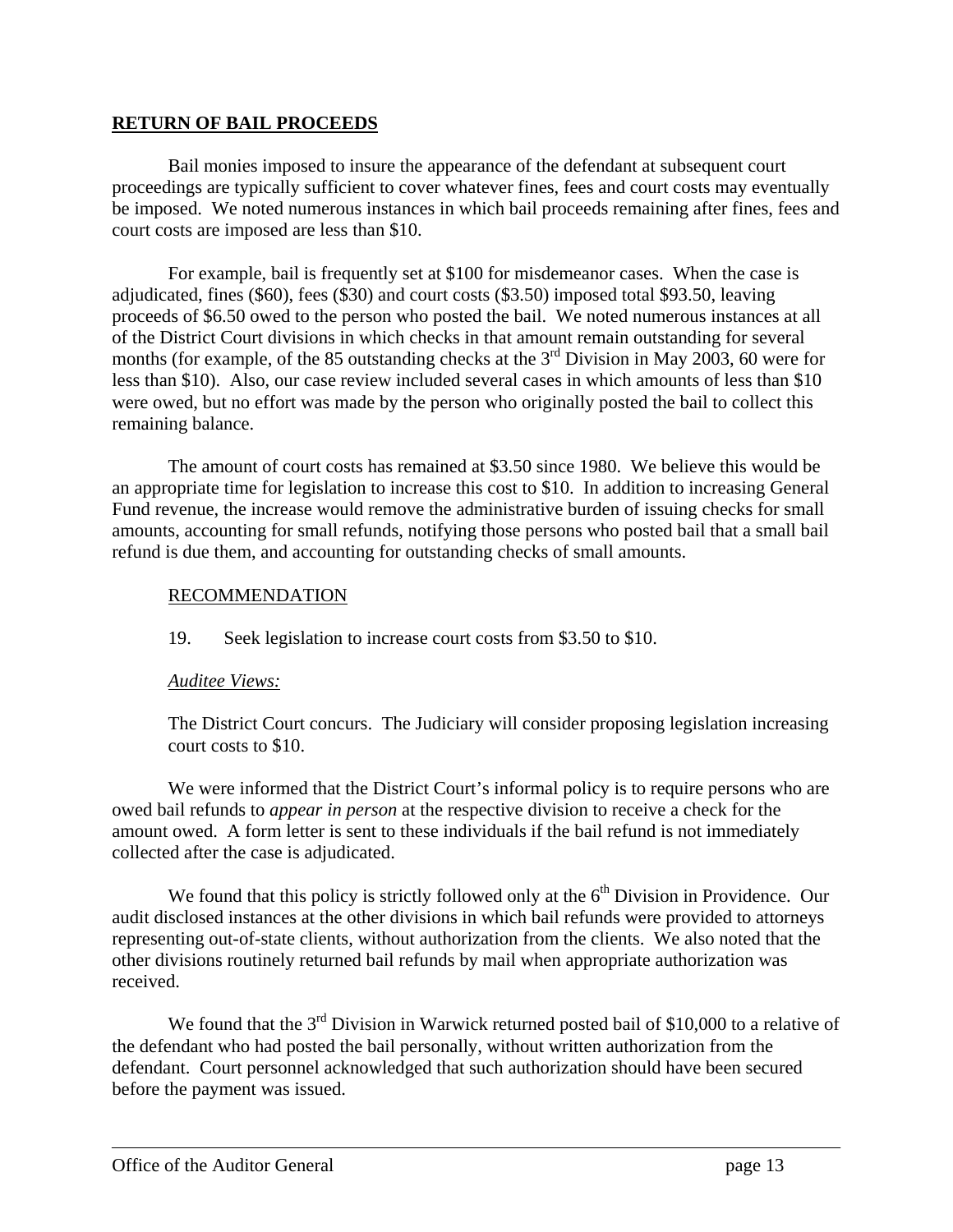Court personnel informed us that persons owed bail refunds do not always seek these monies due to the following:

- the amounts involved may be small and do not warrant returning to the court location;
- defendants regard bail as a fee paid to secure their freedom pending a future court appearance and are not aware that bail can be refunded; and
- $\Box$  the persons involved live out-of-state and are unwilling to return to receive the bail owed in person.

In addition to the above, we believe that the form letter sent to those to whom bail refunds are owed is somewhat intimidating and may be difficult to comprehend.

We interviewed a fiscal representative of the Superior Court, who informed us that their policy is that bail can be returned via mail to the person who posted the bail. However, a signed affidavit is necessary to return bail to someone other than the person who posted bail, and in some instances, persons are required to visit the Court fiscal office to receive the refund check.

Our recommendation above to increase court costs will eliminate small-dollar refunds. This should make it easier to administer the return of bail by mail. Payments returned as undeliverable should be transferred to the Unclaimed Property program administered by the General Treasurer.

## RECOMMENDATIONS

- 20. Return bail refunds by mail.
- 21. Transfer undeliverable payments to the Unclaimed Property program administered by the General Treasurer.

### *Auditee Views:*

The District Court does not concur with recommendation 20. The court believes it is generally inadvisable to return bail by mail because of identification problems.

Regarding recommendation 21, see the response to recommendations 24-26, below.

## **DUPLICATE BAIL REFUNDS**

We found one instance in a sample of 25 cases at the  $2<sup>nd</sup>$  Division in which bail proceeds were returned twice to the same defendant. At our request, District court personnel reviewed the case and confirmed that the individual was reimbursed twice.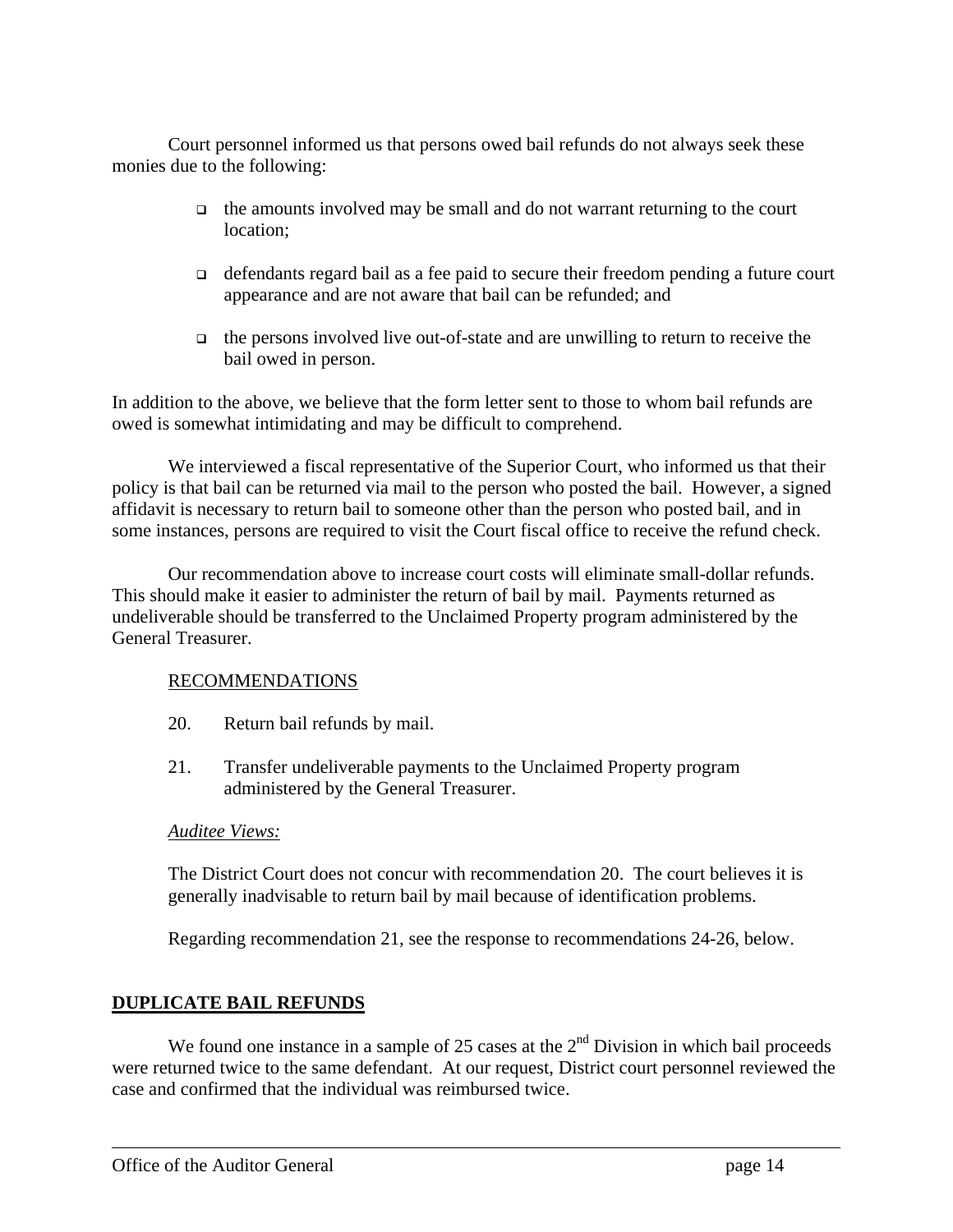While the amount (\$6.50) in this case is not substantial, there was a breakdown in the internal controls governing the return of bail. Case documentation needs to be strengthened to preclude this type of situation from recurring.

### RECOMMENDATIONS

- 22. Strengthen case documentation to preclude the possibility of duplicate bail refunds being processed and paid.
- 23. Review folders periodically to ensure all procedures are being followed.

### *Auditee Views:*

The District Court concurs. The correct procedures will be reiterated by Administrative Order 2003-5.

## **UNCLAIMED BAIL**

According to Rhode Island General Laws Section 8-12-2, when *"…it appears that there are deposits in the registry of the supreme court, the superior court, the family court, or the district court unclaimed by any person prima facie entitled to the deposits…for a total of five (5) years next preceding the last business day of the month of June of the then current year, all deposits…shall be paid to the general fund to be held and used by the administrator of the state courts as approved by the chief justice of the supreme court subject to being repaid to the person who may subsequently establish a lawful right to the deposit.".* 

Our review of unclaimed bail procedures found that no written uniform policies exist. One division had not submitted unclaimed bail to the General Treasurer in many years. Another division submits unclaimed bail annually, another quarterly, and yet another had not submitted bail since 2001.

The contributing factor in unclaimed bail not being submitted to the General Treasurer is that it is not adequately monitored and tracked. In addition, proper notice should be given to the defendant or other payor of the bail before the bail is submitted to the General Treasurer. According to Rhode Island General Law Section 33-21.1-17, notice is to be given not less than 120 days before the unclaimed bail is submitted to the General Treasurer.

### RECOMMENDATIONS

- 24. Adequately monitor and track unclaimed bail.
- 25. Comply with Rhode Island General Law Section 8-12-2 in submitting unclaimed bail to the General Fund after five years.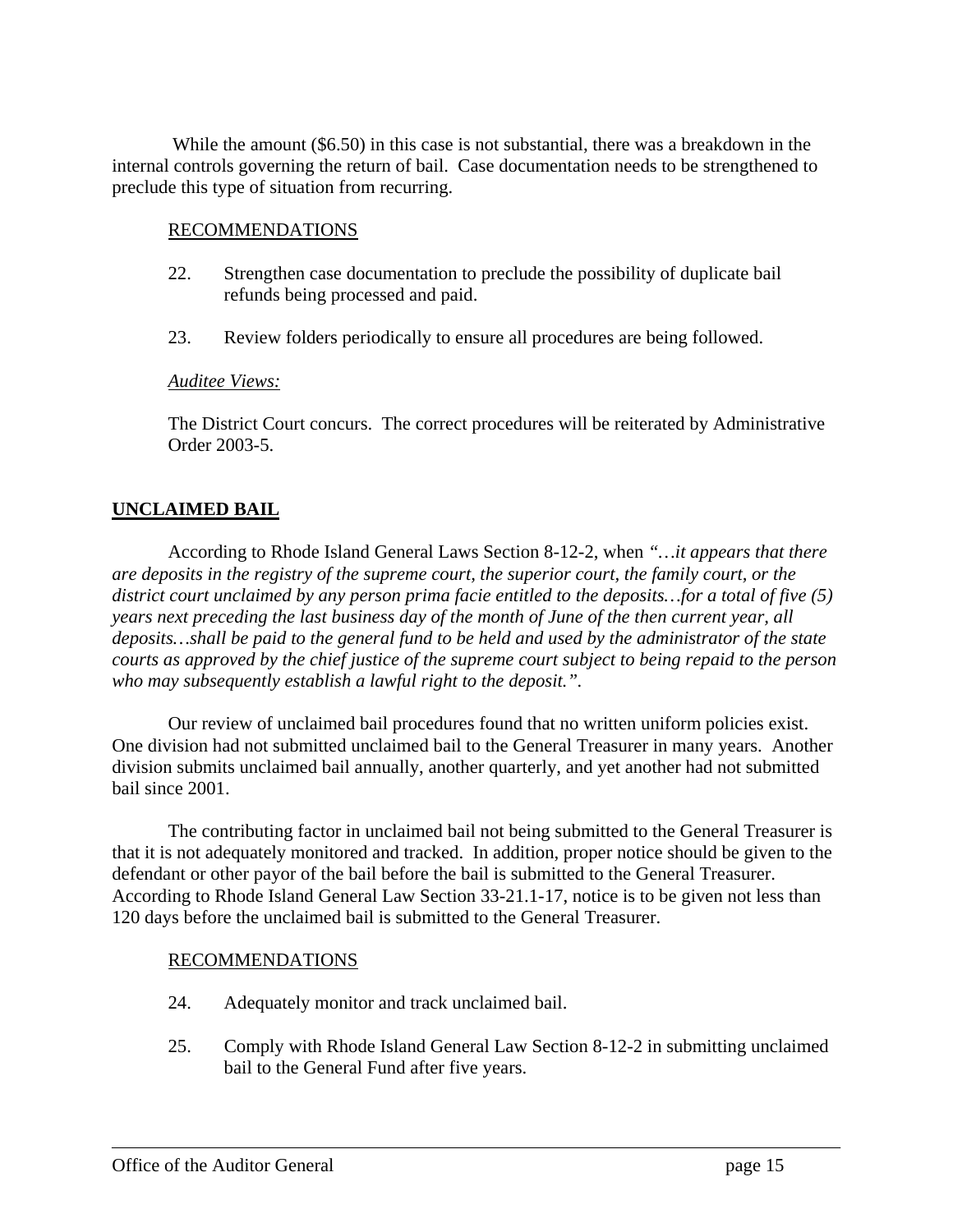26. Comply with Rhode Island General Law Section 33-21.1 in giving proper notice to the payor of bail.

### *Auditee Views:*

A review and assessment of current Judiciary-wide practice and procedures regarding the accounting, monitoring, management and disposition of unclaimed deposits in the registry of the various courts will be initiated to ensure compliance with applicable Rhode Island General Laws.

## **DAILY CASHIER REPORT**

The  $3<sup>rd</sup>$  District Court does not have the capability to print the Daily Cashier Report from the Banner system. We believe this is an important document because it provides a breakdown of all the types of financial transactions that took place on a particular day. This detailed document serves as the support for the bank deposit at the  $6<sup>th</sup>$  Division. We found this to be a valuable tool in analyzing the activity of any given day.

 According to the personnel at the District Court, the document was available for approximately three days at the inception of Banner. Although the Banner "help desk" was contacted, the situation was never resolved.

### RECOMMENDATIONS

- 27. Adopt uniform procedures for the proper use of all Banner documents. The current draft of the revised policy and procedure manual does not address all the documents within Banner and the intended purpose.
- 28. Follow up on all requests to resolve administrative issues at the various divisions.

### *Auditee Views:*

The District Court concurs, and notes that this procedure has been in use at the  $3<sup>rd</sup>$ Division since August 2003.

## **FDIC INSURED BANK ACCOUNTS**

The District Court maintains bank accounts (*Government Interest Bearing checking accounts*) for each division. These accounts include bail posted for all defendants until the bail is remitted to the payor, applied to fines and fees following the disposal of a case, or transferred to the Superior Court Bail Fund.

The District Court Bail Fund bank accounts total approximately \$2 million as of May 2003. According to Federal Deposit Insurance Corporation (FDIC) regulations, accounts owned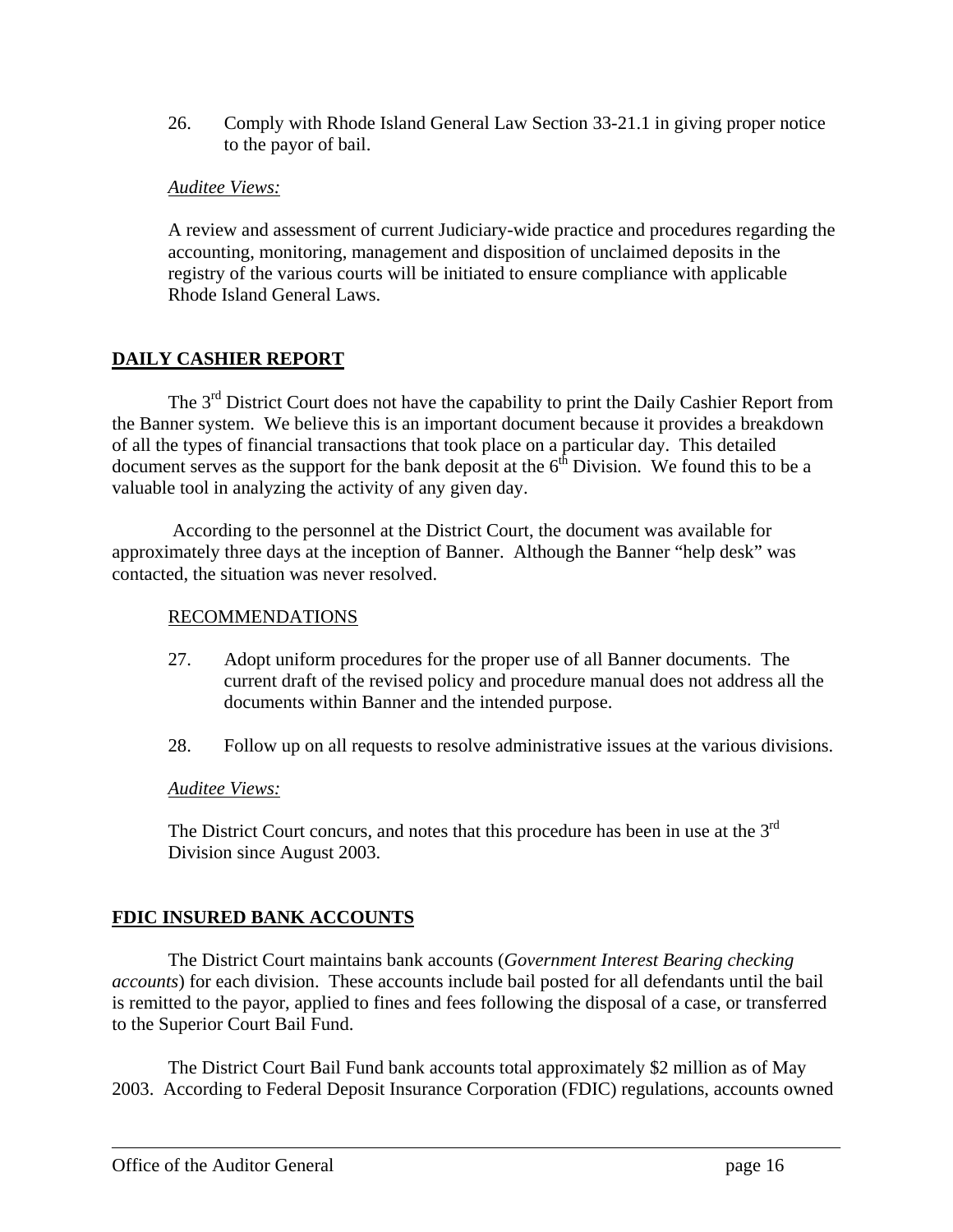by the same entity, but designated for different purposes, are not separately insured. Instead, such accounts are combined and insured for up to \$100,000 in the aggregate. Therefore, the FDIC does not insure approximately \$1.9 million currently on deposit in the District Court Bail Fund.

We determined that the District Court could open an escrow account, consisting of a master account and numerous sub accounts. The FDIC insures each sub account for \$100,000. The sub accounts will be in the name of each defendant or other payor posting bail. However, the defendant or other payor would not have the authority to obtain funds from this type of account.

Once the escrow account is established, the existing account should be maintained for a specific period of time (such as one year) to allow for current bail funds to be negotiated. After that time, the existing account should be closed and any remaining funds transferred to the General Treasurer's unclaimed bail account.

## RECOMMENDATIONS

- 29. Establish an escrow account consisting of a master account and sub accounts for each bail posted.
- 30. Allow sufficient time for the old checking account to draw down and submit all unclaimed bail to the General Treasurer.

## *Auditee Views:*

The District Court firmly believes that this proposal is worth exploring. The Director of Finance within the Office of the State Court Administrator will coordinate with appropriate banking and Executive Department officials to develop a protocol for implementation.

## **POLICY AND PROCEDURES MANUAL**

We requested a current policy and procedure manual for the Courts and were informed that the existing manual is outdated. Most recently, the Courts have formed a committee to update the policy and procedure manual. On August 4, 2003, we were given an updated policy and procedure manual, which lacks the level of detail and specific guidance for day-to-day activities we believe is necessary. For instance, the manual should identify and provide examples of the documents needed to support the daily cash deposit. We found that the documentation to support the daily deposit differed in each division. For example, one division used the Banner Daily Cashier Report while another used the Banner receipt generated by the Banner case management system. The policy and procedures manual should include detailed steps and highlight the documentation that should accompany the deposit slip.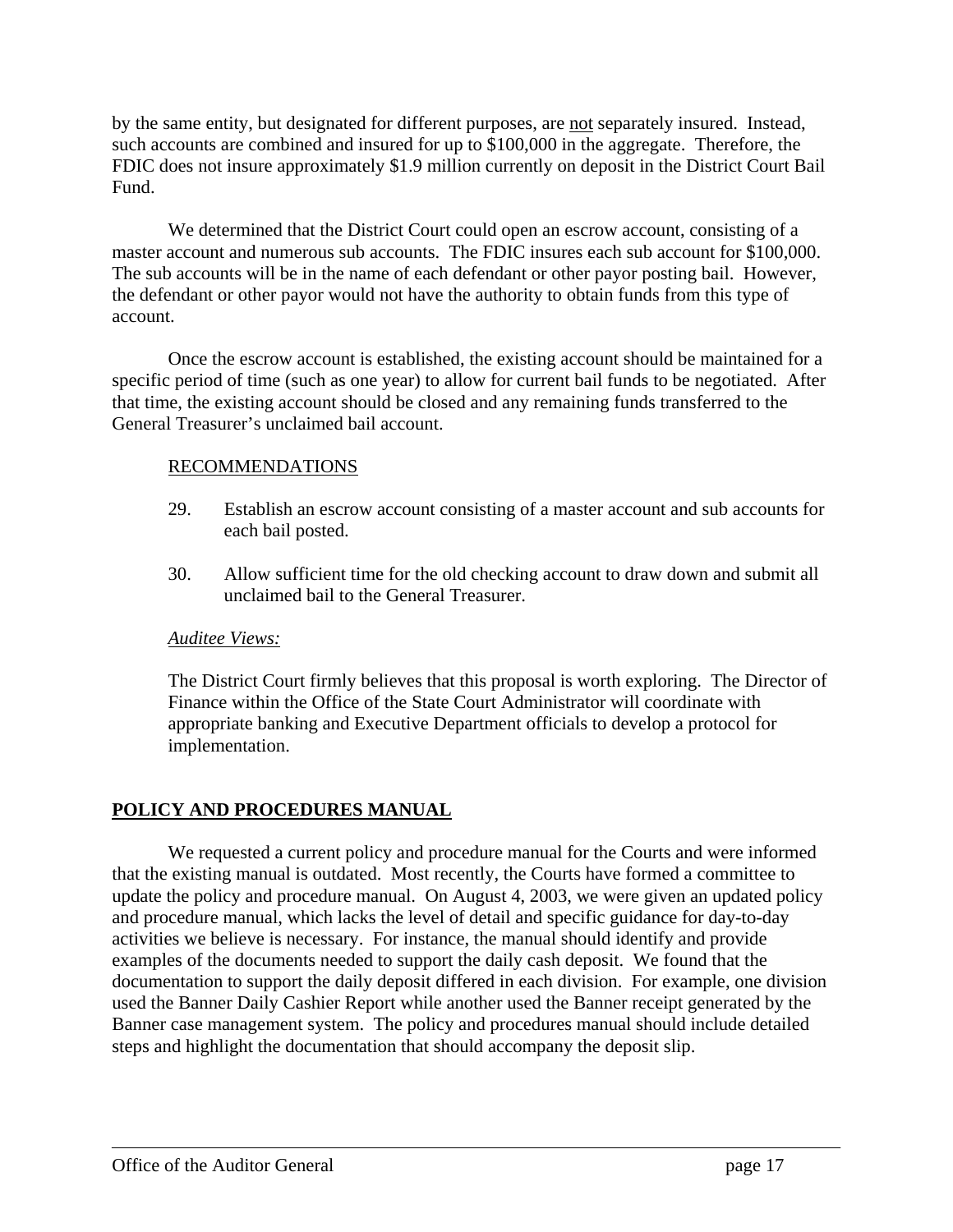Our audit disclosed many inconsistencies regarding the interpretation and implementation of existing policies and procedures at the various divisions. For instance, there is no uniform bail deposit procedure. The  $6<sup>th</sup>$  division has a split day; the  $4<sup>th</sup>$  Division deposits funds in the morning for the prior day; the  $2<sup>nd</sup>$  and  $3<sup>rd</sup>$  divisions deposit funds at the end of the day. Also, the documents that support the deposits are different in each court.

Subsequent to our fieldwork, District Court personnel informed us that a uniform procedure regarding the timing of the deposit is being implemented for all divisions. However, the issue of uniform documentation still needs to be addressed.

## RECOMMENDATIONS

- 31. Update and refine the draft policy and procedure manual and include detail. This manual should be used to assist department personnel in the daily activities in all aspects of the court.
- 32. Assign the task of updating the manual to an individual who will be responsible to ensure all staff personnel have received updates.

### *Auditee Views:*

The District Court concurs, and believes that Administrative Order 2003-5 will satisfy this requirement.

## **CORRECT PAYOR INFORMATION**

Our audit noted that the correct payor for bail is not entered into the Banner system in all cases. In the  $2<sup>nd</sup>$  and  $3<sup>rd</sup>$  Divisions, the payors' name is handwritten on the bail receipt, but the defendant's name is identified as the payor in the Banner system, which may not be correct.

 This can cause a variance when bail is returned partially or in full. If the defendant is identified as the payor in the Banner system but did not post the bail, that person will receive the returned funds rather than the individual who actually posted the bail. In addition, the defendant may owe other fines and fees. If the payor is not correctly identified, the bail proceeds may be used to pay other amounts due.

## RECOMMENDATION

33. Implement policies and procedures to ensure the correct payor is entered into the Banner system.

## *Auditee Views:*

The District Court concurs.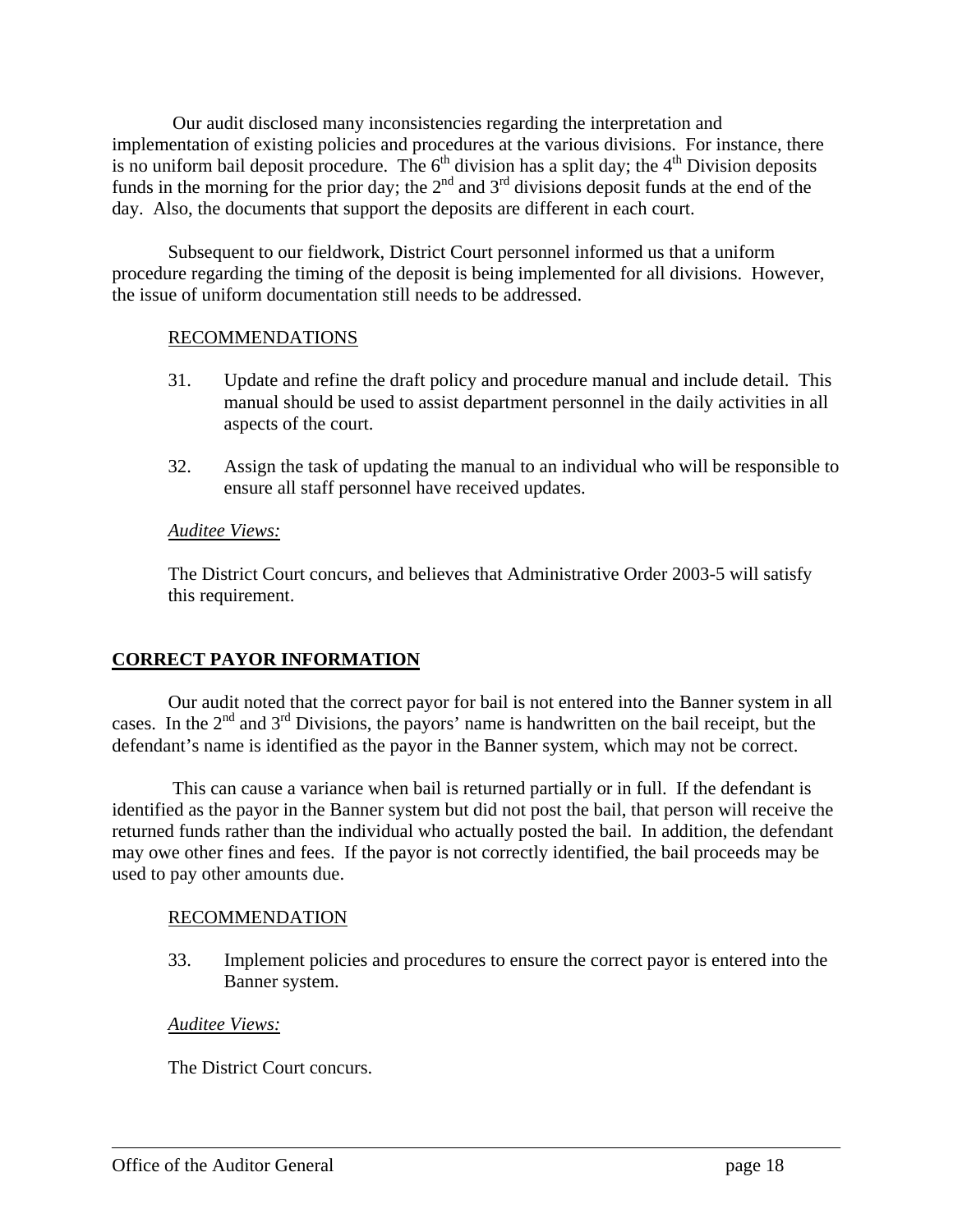### **ADDITIONAL BONDING INSURANCE**

The amount of cash processed daily at each division ranges from \$2,500 at the 2nd Division to \$20,000 at the 6th Division. An Employee Dishonesty Policy insures State of Rhode Island employees for \$25 million (per incident). However, this insurance policy has a deductible of \$50,000. Therefore, the state would be held liable for any and all amounts up to the deductible for each incidence of fraud committed by an employee.

The District Court should consider purchasing additional bonding from a private bonding company to cover those employees who handle cash daily, thereby reducing the deductible to a reasonable level.

### RECOMMENDATIONS

- 34. Reduce the deductible for only employees handling cash under the current insurance policy to a reasonable amount.
- 35. Purchase additional bonding from a private bonding company on employees handling cash on a daily basis.

### *Auditee Views:*

The Office of the State Court Administrator will explore whether obtaining additional coverage for certain employees would be cost effective.

## **CLERICAL ERRORS**

In our testing, we noted numerous clerical errors. Some divisions had more errors than others but the conditions existed in all of the District Courts. In the 2nd Division we tested 25 cases and of those we identified 15 exceptions. In some cases because of the lack of information we were unable to trace the disposition of the funds to fines and fees or the return of bail. The files lacked such pertinent information as check number, date, amount and payee. We were unable to trace the disbursements to the checkbook because of this lack of information; therefore, no clear audit trail existed.

### RECOMMENDATIONS

- 36. Implement a quality control review to ensure all required data is recorded.
- 37. Review control procedures of recording information.
- 38. Include the detailed information that needs to be captured in the policy and procedure manual.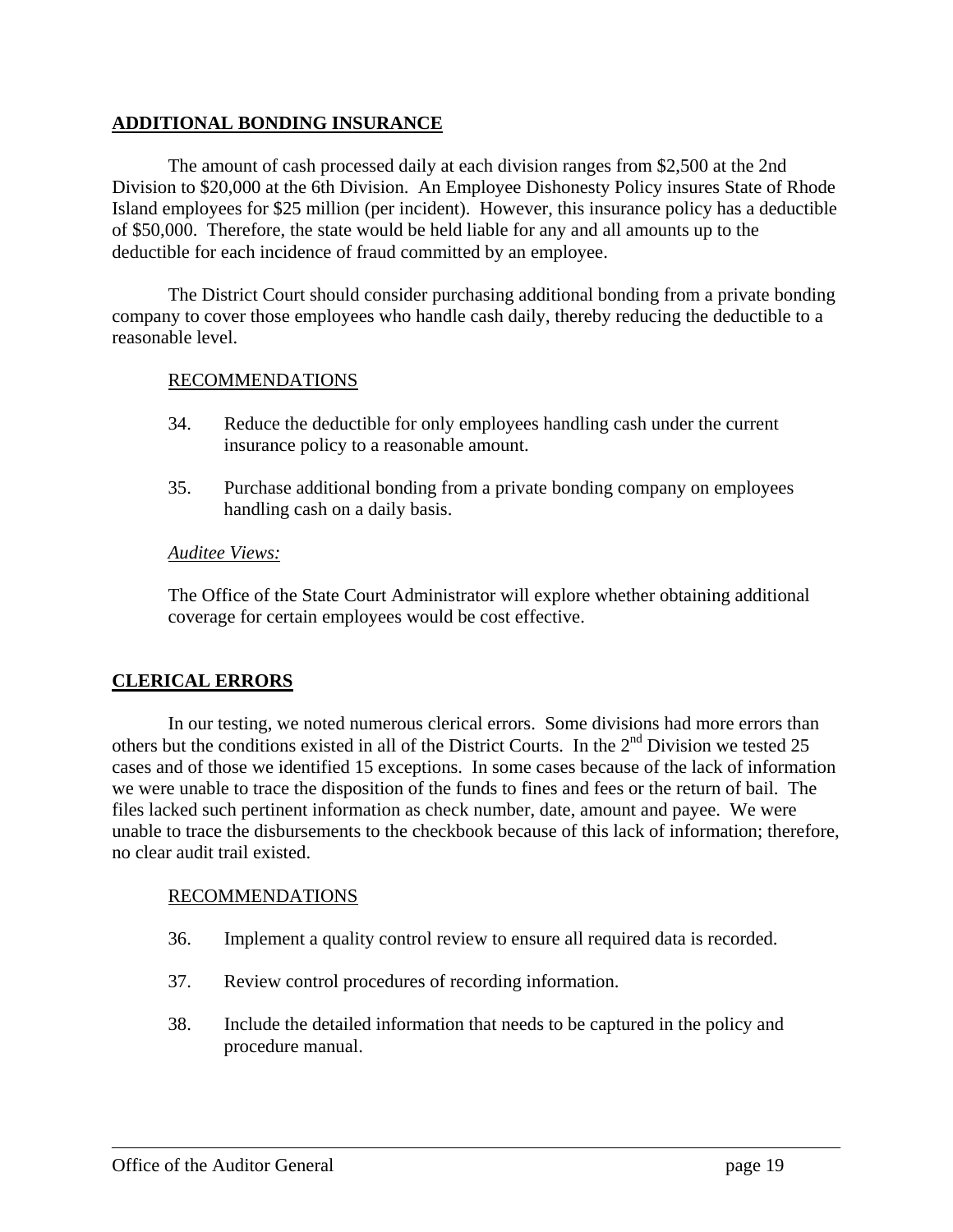### *Auditee Views:*

The District Court concurs, and notes that the promulgation of Administrative Order 2003-5 should assist in this process.

### **EMPLOYEE TRAINING**

Our interviews with numerous personnel in the four divisions of the District Court determined a lack of training in software usage and general District Court policies.

 We were informed by the Courts' Judicial Technology Center that Microsoft Office software was fully implemented as of March 2002. However, no division is currently using the software because division personnel have not received appropriate training. We found that they continue to use the older Lotus 1-2-3 software as a spreadsheet application rather than Microsoft Excel, which is part of the Microsoft Office software package.

 In addition, most employees are not using the Banner System to its fullest capacity due to inadequate training. The Banner System was first implemented in 1999, and is a system in which bail and fines and fees are recorded.

In regards to general District Court policies, all divisions are performing similar duties in completely different ways. The implementation of our recommendation to create a policy and procedure manual will make training necessary to ease the transition and avoid any misconceptions.

### RECOMMENDATIONS

- 39. Provide adequate training to employees who may use Microsoft Office.
- 40. Provide adequate training to employees who may use the Banner System.
- 41. Provide adequate training to employees regarding district court policies and procedures.

### *Auditee Views:*

The District Court concurs. The Banner trainer for the District Court has been assigned to inquire as to which employees require further training and to have such training conducted.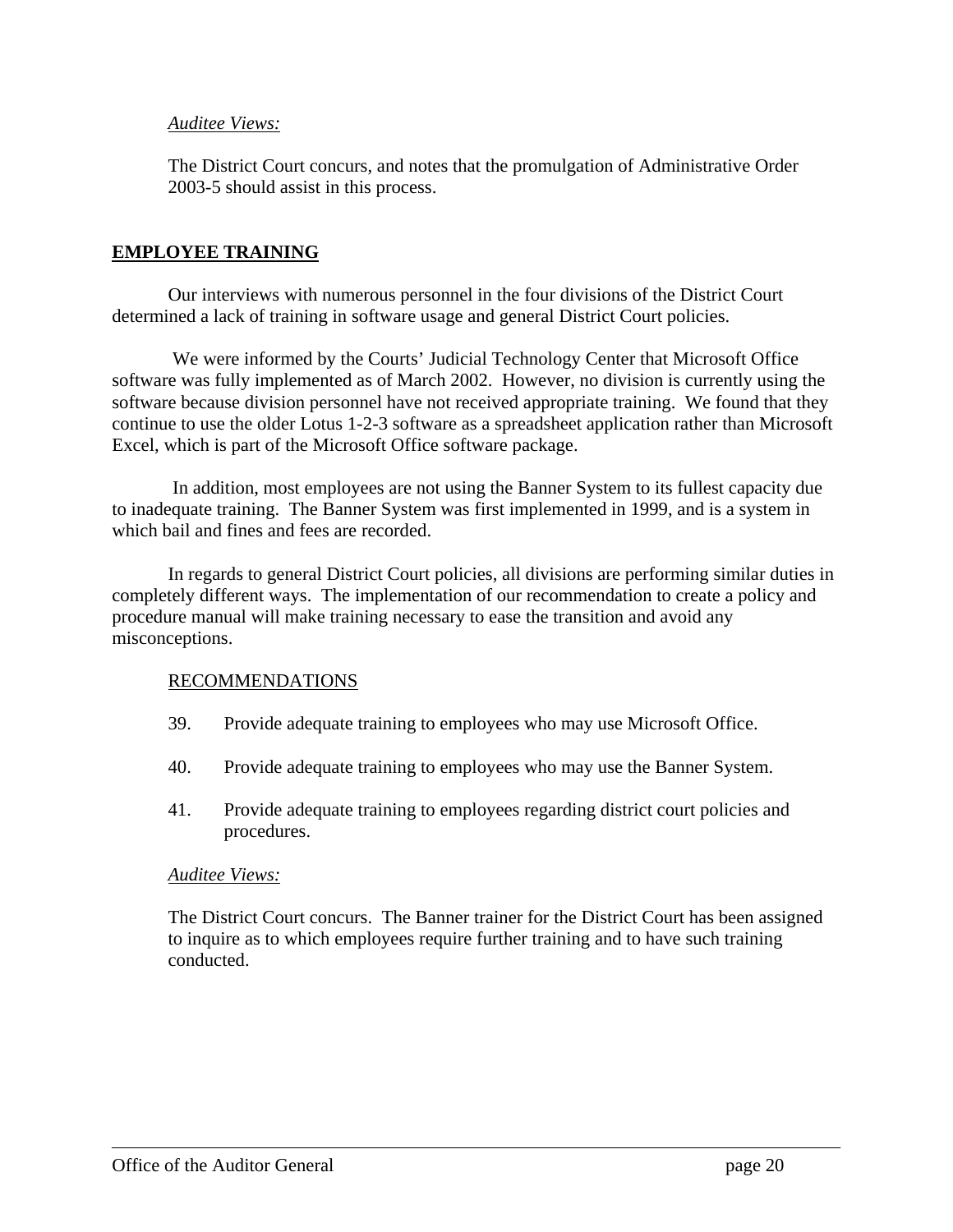## **BAIL PROCESSING-INFORMATION SYSTEMS SECURITY REVIEW**

## **INTRODUCTION**

Case specific bail information is now being input to the courts' automated Banner system at a number of court locations. Select users have been granted access to the Banner bail systems procedures to process information regarding the receipt, refund or transfer of bail funds. All of the data captured within the Banner system resides on computers located at a Data Center within the Garrahy Judicial Complex. The Judicial Technology Center (JTC) is the group that is responsible for administering the hardware and software used in the direct support of the Banner system.

Case-based information contained within the Banner system can be as current as the cases that were processed the previous day or as long as 20 years ago. When the Banner system was implemented, older criminal cases were converted from the legacy (Promis) system into the Banner system. In some instances, 'shell cases' were created within Banner to allow for the entry of information that had been kept in older manual files. Additionally, the JTC is aware that some cases have been adjudicated by the court but have not been properly closed in the Banner system. These improperly closed cases have caused a problem in the reporting of bail funds maintained within the Banner system. The JTC is proposing a long-term 'data cleanup' of these problem cases.

 Our review of the established Banner bail system procedures focused on the information systems security controls that exist over the automated Banner bail operations.

## **INFORMATION SYSTEMS SECURITY PLAN**

Effective security management procedures over all aspects of information systems technology are of critical importance to any government agency. This criticality derives from the agency's increasing dependence on information, and the systems and communications that deliver this information. The Banner system and the information contained within it is one of the State's most critical systems.

As with any new computer system, best practices would mandate the development and implementation of a formal written Information Systems Security Plan. An Information Systems Security Plan is essentially an outline of an agency's critical assets (hardware, software, and data) and how these assets must be protected.

Some common goals of an Information Security Plan include, but are not limited to, the organization of the collection, storage, logical handling and processing of data so that the integrity and confidentiality of this data is not compromised. Additionally, the plan must be designed to achieve the required level of information security relative to the 'value' of the information resources being protected by the plan.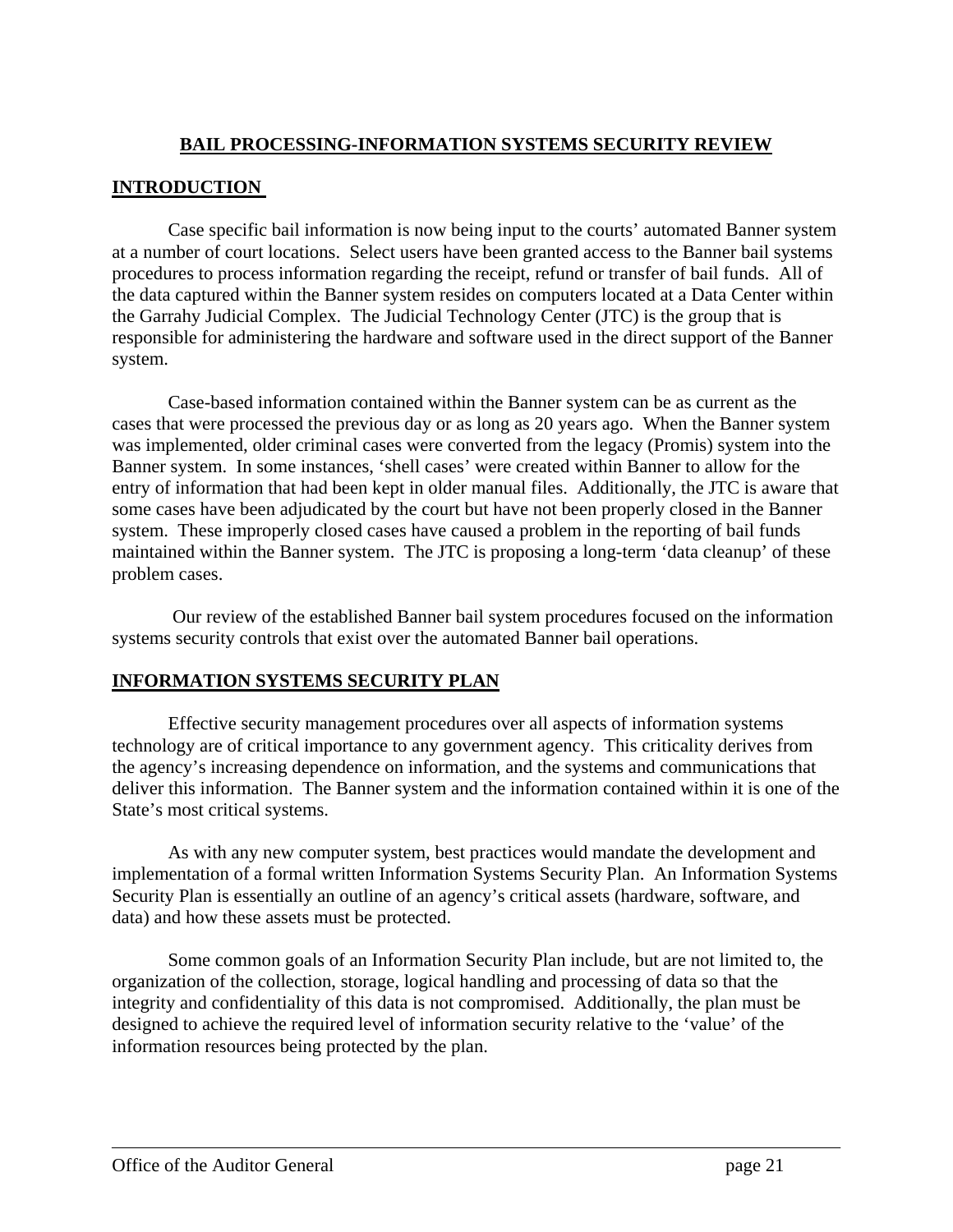Our review of the new Banner system found established procedures in place that addressed *selected areas* within information systems security. Yet, we found no formal, comprehensive Information Systems Security Plan to exist for the Rhode Island Judiciary.

An overall written Information Security Plan must be developed to establish policies, procedures, and standards to monitor the use of the Banner and all other judicial systems. This plan should have the means and ability to detect, record, analyze, report and act upon security incidents when they occur, while minimizing the probability of occurrence by applying intrusion testing and active monitoring. As part of the Information Security Plan, the Rhode Island Judiciary should have an individual or individuals maintaining and monitoring the plan and reporting their findings directly to senior management.

After the plan is developed, it must be deployed throughout the entire organization in order to be effective. Users should be fully trained in the use of the plan and agency management must develop steps to monitor the plan's ongoing operation and effectiveness. On a scheduled basis, the plan must be reviewed and updated to reflect any changes within the established policies or practices.

## RECOMMENDATION

42. Develop an overall written Information Security Plan to establish policies, procedures and standards to monitor the use of the Banner system and all other judicial systems.

## *Auditee Views:*

The Judicial Technology Center concurs. The Judiciary is currently engaged in the conversion of the software applications into a current version of the Banner system. A document developed within the scope of this project addresses application authentication and data security. Separately, a policy and documentation development project has begun. The project scope includes the development of an acceptable use policy as well as security policy as it relates to the network, and the policy and procedures related to use of email, equipment, the Internet, etc.

## **DISASTER RECOVERY AND CONTINGENCY PLAN**

Disaster recovery and contingency procedures are required elements of a comprehensive operational plan for data centers housing computers, communications, and related support equipment. Agencies responsible for the ongoing operations of these data centers must develop and maintain a formal plan designed to facilitate recovery from any form of man-made or natural disaster. Simply stated, the plan should provide an effective means of minimizing the systems downtime in the event of a major disruption.

Our review of the Banner system determined that the Judicial Technology Center has not developed a formal written Disaster Recovery/Contingency Plan. The JTC must develop a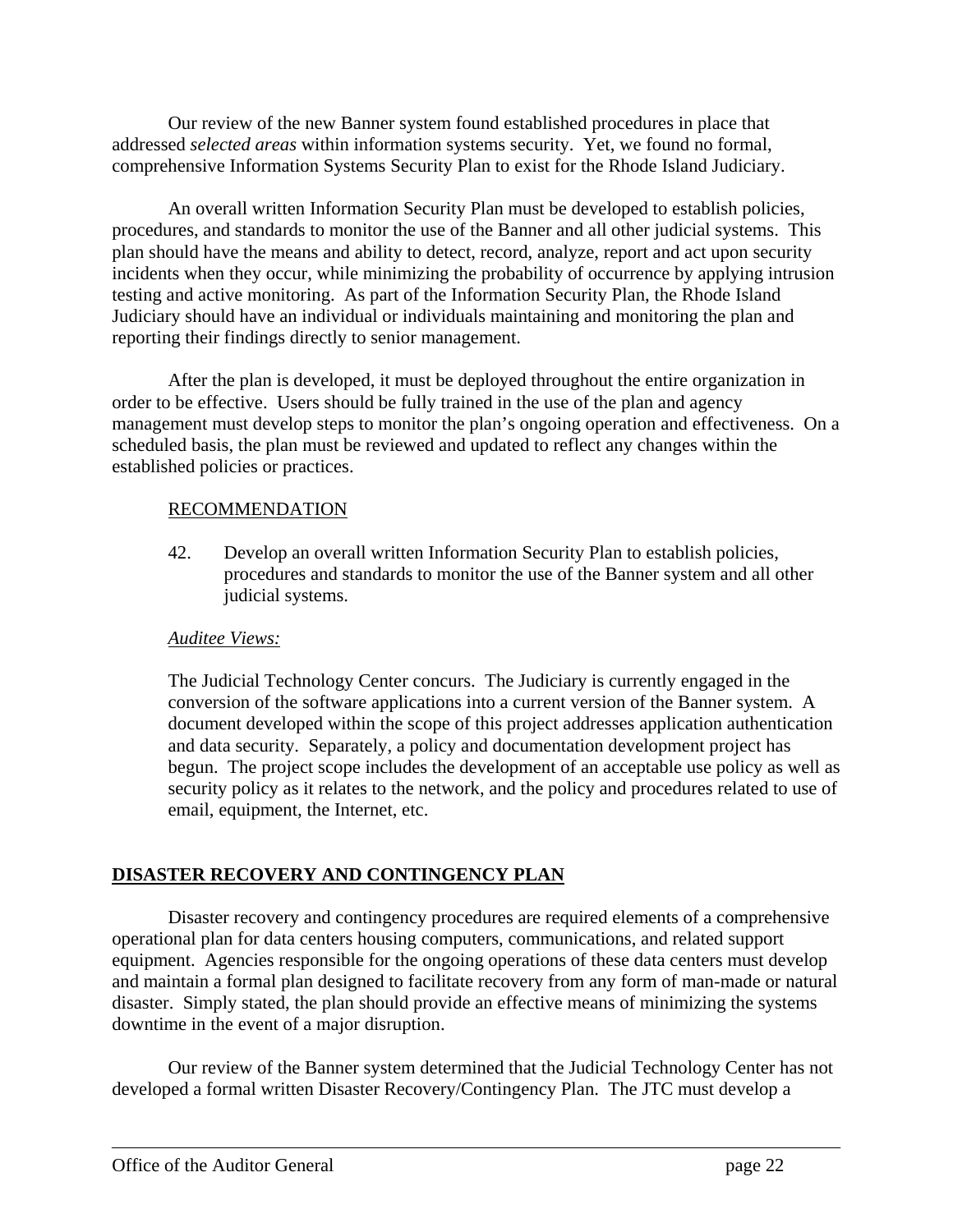formal plan to facilitate systems recovery in the case of an incident or disaster. In designing the plan, best practices would mandate that all major elements of the disaster plan be specifically addressed within the plan.

### RECOMMENDATION

43. Develop a formal written Disaster Recovery/Contingency Plan to facilitate systems recovery in the case of an incident or disaster.

## *Auditee Views:*

The Judicial Technology Center concurs. A complete review of the Judiciary's Disaster Recovery and Planning Readiness was performed and a report produced in June 2002. Many of the report's recommendations have been completed; the remaining recommendations are under review. A project manager has been assigned to develop a formal Disaster Recovery/Contingency Plan, and a plan will be started in October 2003.

## **BANNER/NETWORK LOGICAL ACCESS CONTROLS**

The Banner system captures a wide variety of case-file data on defendants as they proceed through the legal system. Stringent security is required over the use of the system because of the possible risks resulting from loss, misuse, unauthorized access, or modification of information. A means of delivering sufficient levels of security is to develop strong logical access controls over all Banner users.

Logical access controls are defined as a system of procedures and practices found within the agency's operations and in the software products used to protect all computer resources against unauthorized access. Measures must be taken to protect information from unauthorized modification, destruction, or disclosure whether accidental or intentional, as well as to ensure its authenticity, integrity, and availability. Due care must be taken to protect this information from its original source to its final destination. Procedures should be in place to ensure that timely actions are taken by the agency whenever a user's security status changes. In addition, a review of all users' accounts must be conducted by the agency on a regular basis. To assist in this review, the Banner system should be configured to collect and report upon all available systems security activities.

For our review, we divided the Judiciary's data collection and information systems delivery systems as two separate levels of review: (1) the Banner application, and (2) the network's logical structure. The majority of these findings are applicable to both levels of reviews, unless otherwise noted. For easier reporting, we have grouped this Logical Access section in three major logical access functions: Identification and Authentication, Resource Access Control, and Accountability and Auditability.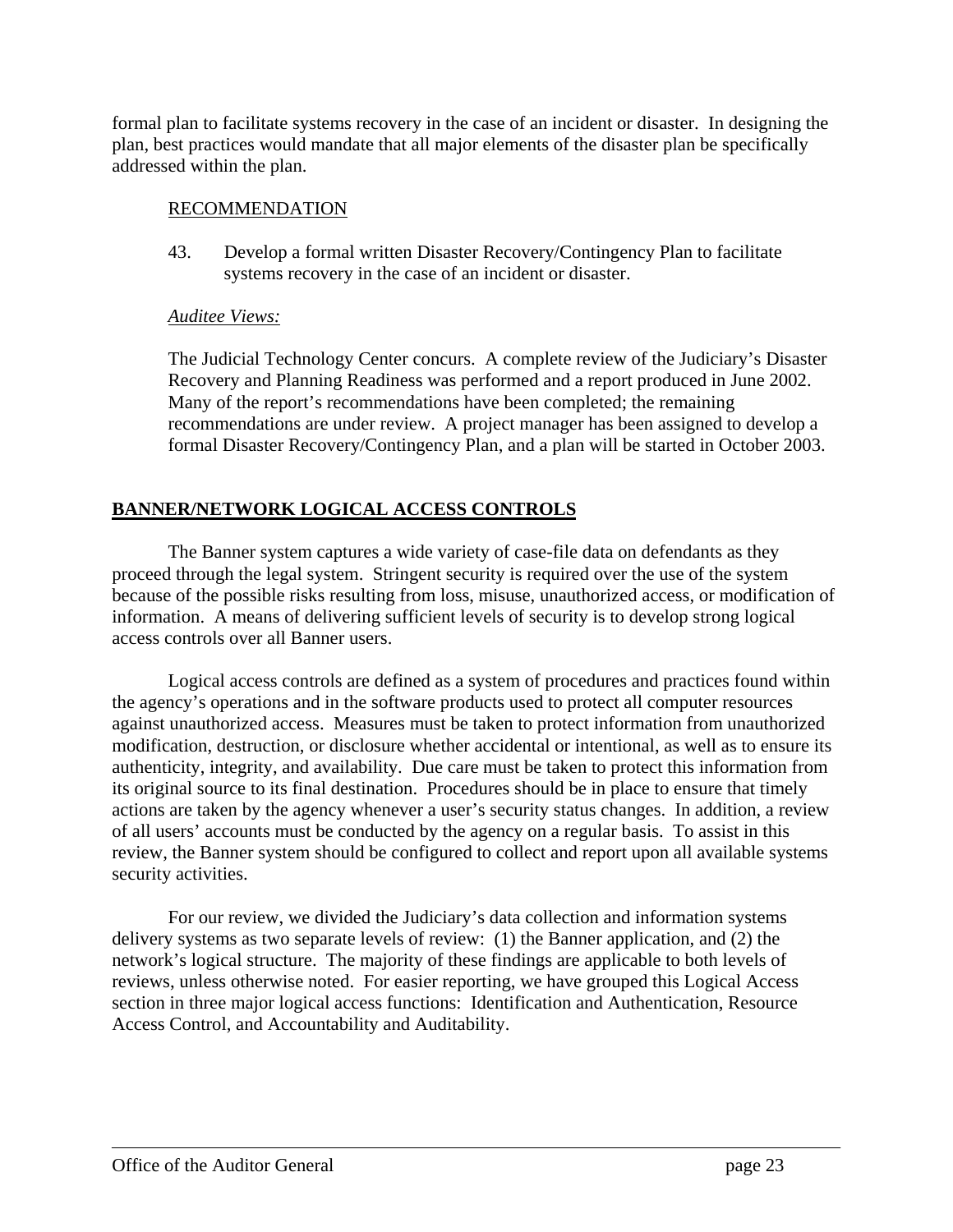## **Identification and Authentication**

The Banner system was designed to capture and maintain extensive amounts of casespecific information that is processed through this system. Since much of the data is sensitive in nature, controls must be established to ensure that only authorized users are allowed access to this information. Appropriate mechanisms should exist for user identification and authentication before allowing any individual access to the system.

Currently, the Banner system requires all users to supply the system with assigned security access codes before gaining entrance. The user identifications along with their password is used to determine who is requesting system access and what access privileges are to be granted. The majority of the state's computer systems use this identification and password scheme.

This type of user identification and authentication system is considered the weakest link in the access security chain. This type of identification system only guarantees that the individual requesting access knows the correct combination of identification and password of a specific user. The system cannot determine if the requestor is the authorized user or some unauthorized user attempting to gain improper access. When this type of identification system is in place, it is imperative that strong administrative controls be in place.

During our review, we found numerous weaknesses regarding user identification and authentication. Within some operational sections, multiple users were permitted to share the same password, therefore ignoring any type of individual accountability to data processed by this section.

We found also that passwords are not required to be of a specific length and design, and password changes are neither required nor enforced by the system in a formal schedule. Best practices mandate that at a minimum, passwords be changed every 90 to 120 days.

### RECOMMENDATION

44. Develop proper identification and authentication policies and practices as part of the Information Systems Security Plan. At minimum, these policies should address the known weaknesses listed above.

### *Auditee Views:*

The Judicial Technology Center concurs. See the response to recommendation 42 above.

### **Resource Access Control**

Based on information gathered from Judicial Technology Center personnel interviews and our review of the Banner system and the Judiciary's network, we noted certain weaknesses regarding resource access control. For example, upon system entry, a message is not displayed warning an unauthorized user of the possible legal consequences.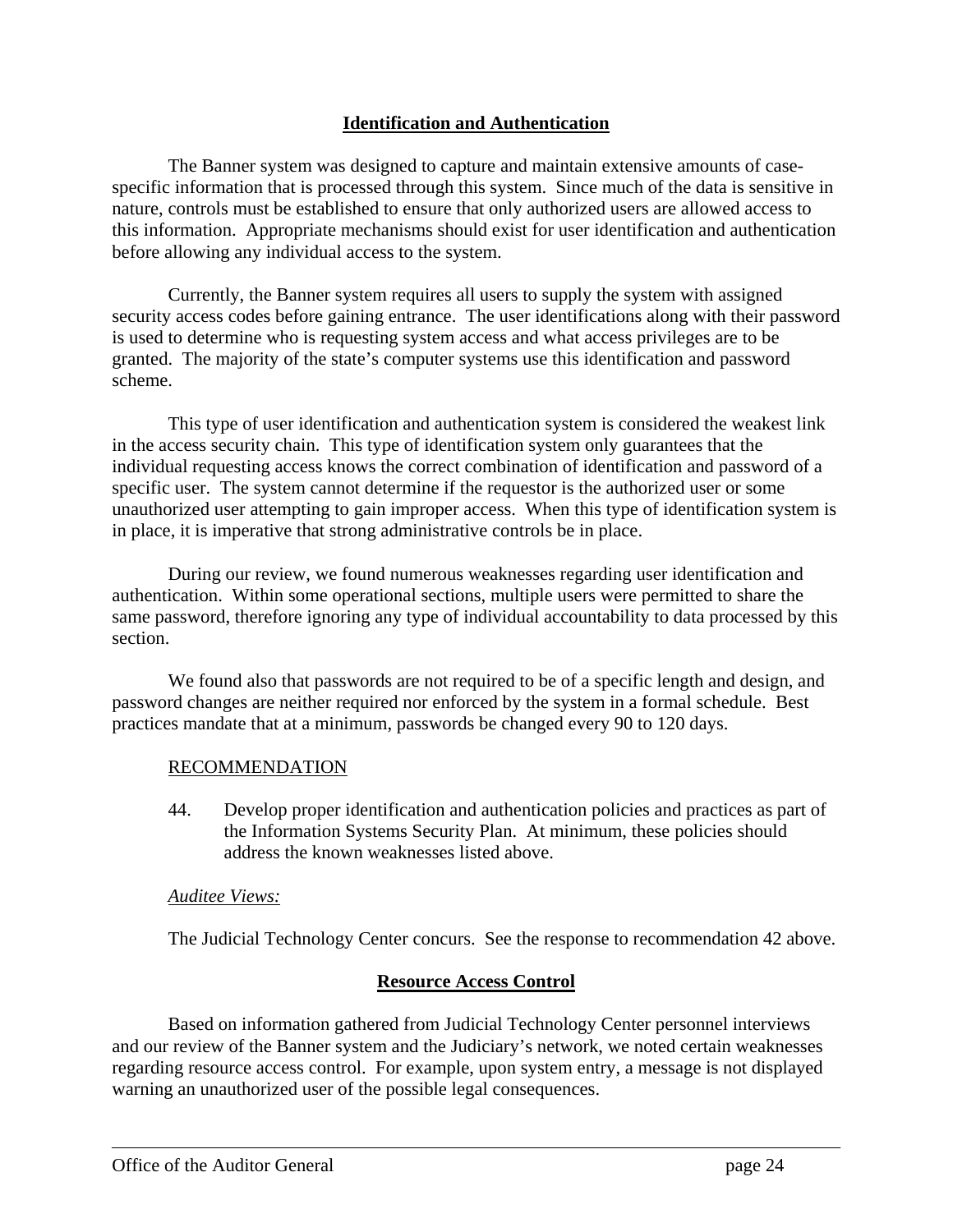Secondly, when a user logs on to the system, the following should be displayed:

- $\Box$  the date, time, and location of the user's last successful logon;
- $\Box$  the number of unsuccessful logon attempts since the last logon; and
- $\Box$  the number of days until the user's password expires.

These items are currently not displayed when users log on to the Banner system.

Also, an on-demand status report does not exist showing current security parameters.

### RECOMMENDATION

45. Develop clear policies, procedures and practices that address the weaknesses noted above regarding the resource access control functions as part of the Information Systems Security Plan.

### *Auditee Views:*

The Judicial Technology Center concurs, and will investigate the feasibility and costs associated with this recommendation.

### **Accountability and Auditability Function**

All Banner users must be aware that they are responsible for the safekeeping of their access identifications and passwords for the various systems, and trained to exercise great care in protecting these assigned codes. Banner users must be instructed in the proper use of their assigned access privileges and the consequences of any misuse.

All controlled entry systems, such as Banner, must maintain comprehensive audit logs to track the users access and use of the systems data. Management must develop formal procedures to capture the required audit log data, and develop standard reports that detail occurrences of possible misuse.

Our review of the Banner system and the Judiciary's network disclosed weaknesses within the area of accountability and auditability. As an example, we found that data concerning users logons and logoffs is not captured. Further, changes made to a user's existing security privileges and access rights are not being recorded for subsequent review.

## RECOMMENDATION

46. Develop clear policies, procedures and practices that address the weaknesses noted above regarding the accountability and auditability control functions as part of the Information Systems Security Plan.